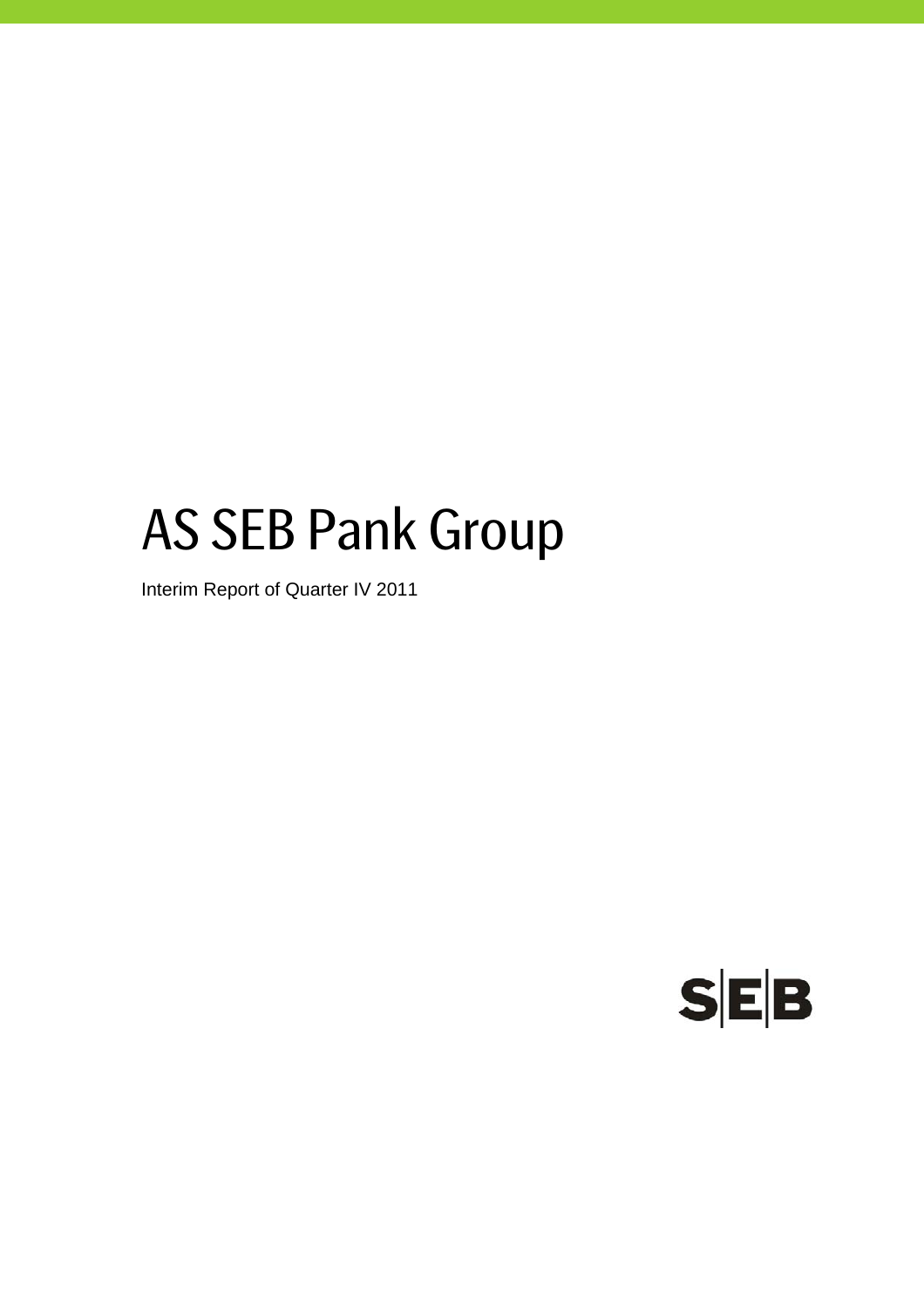#### **Contents** P.

|        |                                                                                                                                                                                                                               | 2  |
|--------|-------------------------------------------------------------------------------------------------------------------------------------------------------------------------------------------------------------------------------|----|
| ı.     |                                                                                                                                                                                                                               | 3  |
| 1.     |                                                                                                                                                                                                                               | 3  |
| 2.     |                                                                                                                                                                                                                               | 3  |
| II.    | <b>Management Report</b>                                                                                                                                                                                                      | 4  |
| 1.     | Credit institution's group as defined in Credit Institutions Law___________________________________                                                                                                                           | 4  |
| 1.1.   | Consolidated group contract that the contract of the contract of the contract of the contract of the contract of the contract of the contract of the contract of the contract of the contract of the contract of the contract | 4  |
| 1.2.   | Changes in the consolidated group during the accounting period and plans for year 2012                                                                                                                                        | 5  |
| 1.3.   |                                                                                                                                                                                                                               | 5  |
| 2.     | Highlights<br><u> 1989 - Jan James James James James James James James James James James James James James James James James J</u>                                                                                            | 5  |
| 3.     |                                                                                                                                                                                                                               | 9  |
| 4.     |                                                                                                                                                                                                                               | 11 |
| 5.     |                                                                                                                                                                                                                               | 11 |
| III.   |                                                                                                                                                                                                                               | 13 |
| 1.     |                                                                                                                                                                                                                               |    |
| 2.     | Consolidated statement of comprehensive income<br>13                                                                                                                                                                          |    |
| 3.     |                                                                                                                                                                                                                               |    |
| 4.     | Consolidated cash flow statement                                                                                                                                                                                              |    |
| 5.     |                                                                                                                                                                                                                               |    |
| 6.     | Contingent assets and liabilities and commitments ______________________________                                                                                                                                              | 17 |
|        |                                                                                                                                                                                                                               | 18 |
| Note 2 |                                                                                                                                                                                                                               |    |
| Note 3 |                                                                                                                                                                                                                               |    |
|        |                                                                                                                                                                                                                               |    |
|        |                                                                                                                                                                                                                               |    |
| Note 6 |                                                                                                                                                                                                                               |    |
|        |                                                                                                                                                                                                                               | 20 |
|        |                                                                                                                                                                                                                               |    |
|        |                                                                                                                                                                                                                               |    |
|        | Note 10 Concentration of financial assets and liabilities by industry sector                                                                                                                                                  | 22 |
|        |                                                                                                                                                                                                                               | 23 |
|        | Note 12 Related parties Note 12 Note 12 Note 12 Note 1                                                                                                                                                                        | 24 |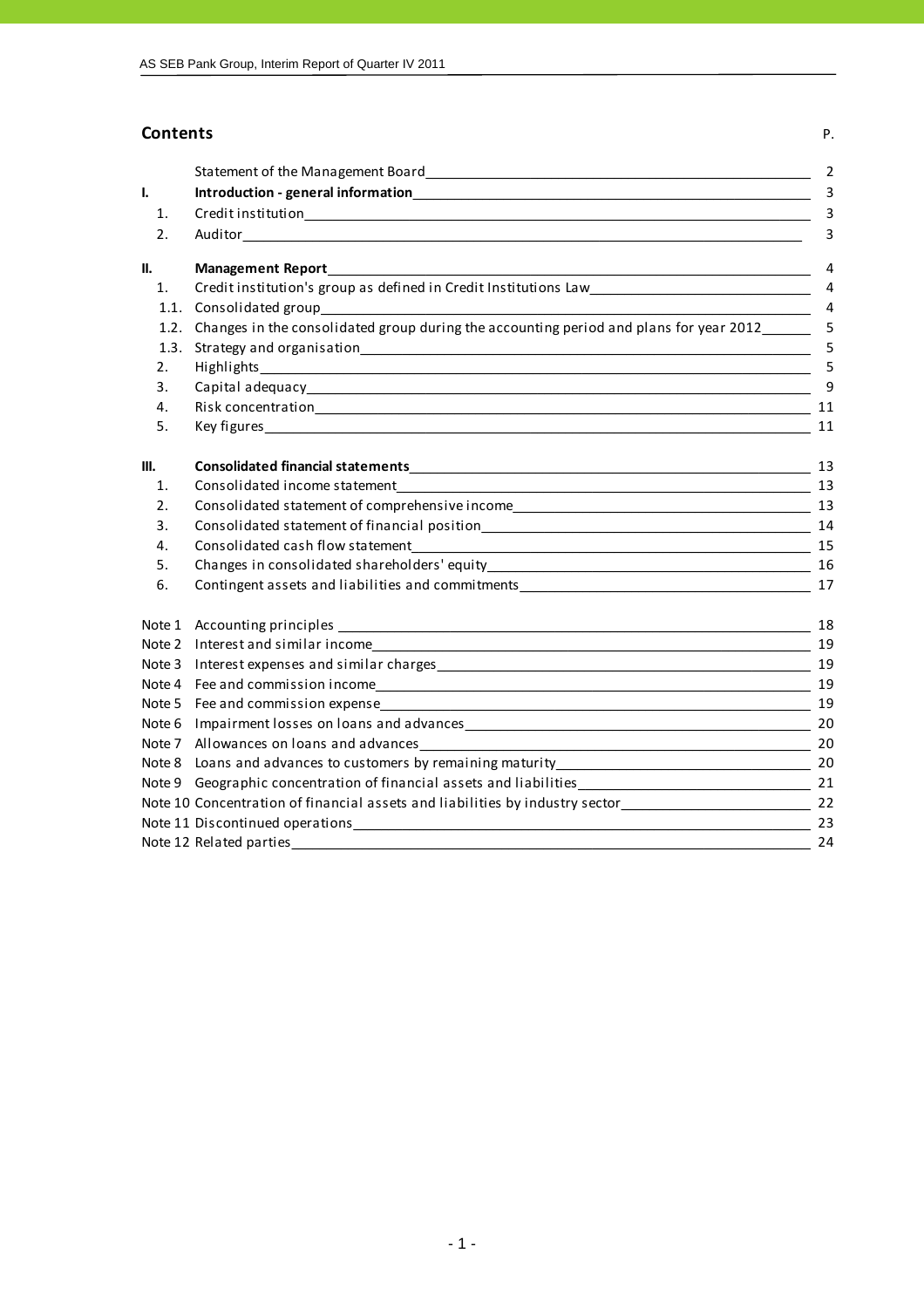## **Statement of the Management Board**

Interim Report of Quarter IV 2011 consists of the following parts and reports: Introduction – general information Management Report Consolidated Financial Statements Notes

The financial and other additional information published in the Interim Report of Quarter IV 2011 is true and complete. Consolidated financial statements give a true and fair view of the actual financial position, results of operations and cash flows of the Group.

Consolidated financial statements have been compiled in accordance with the International Accounting Standard IAS 34 "Interim financial reporting" and in conformity with the requirements of Eesti Pank for publishing information. AS SEB Pank and subsidiaries of the consolidated group are assumed to be going concern.

Consolidated financial statements for the Quarter IV 2011 are not audited.

Riho Unt Chairman of the Management Board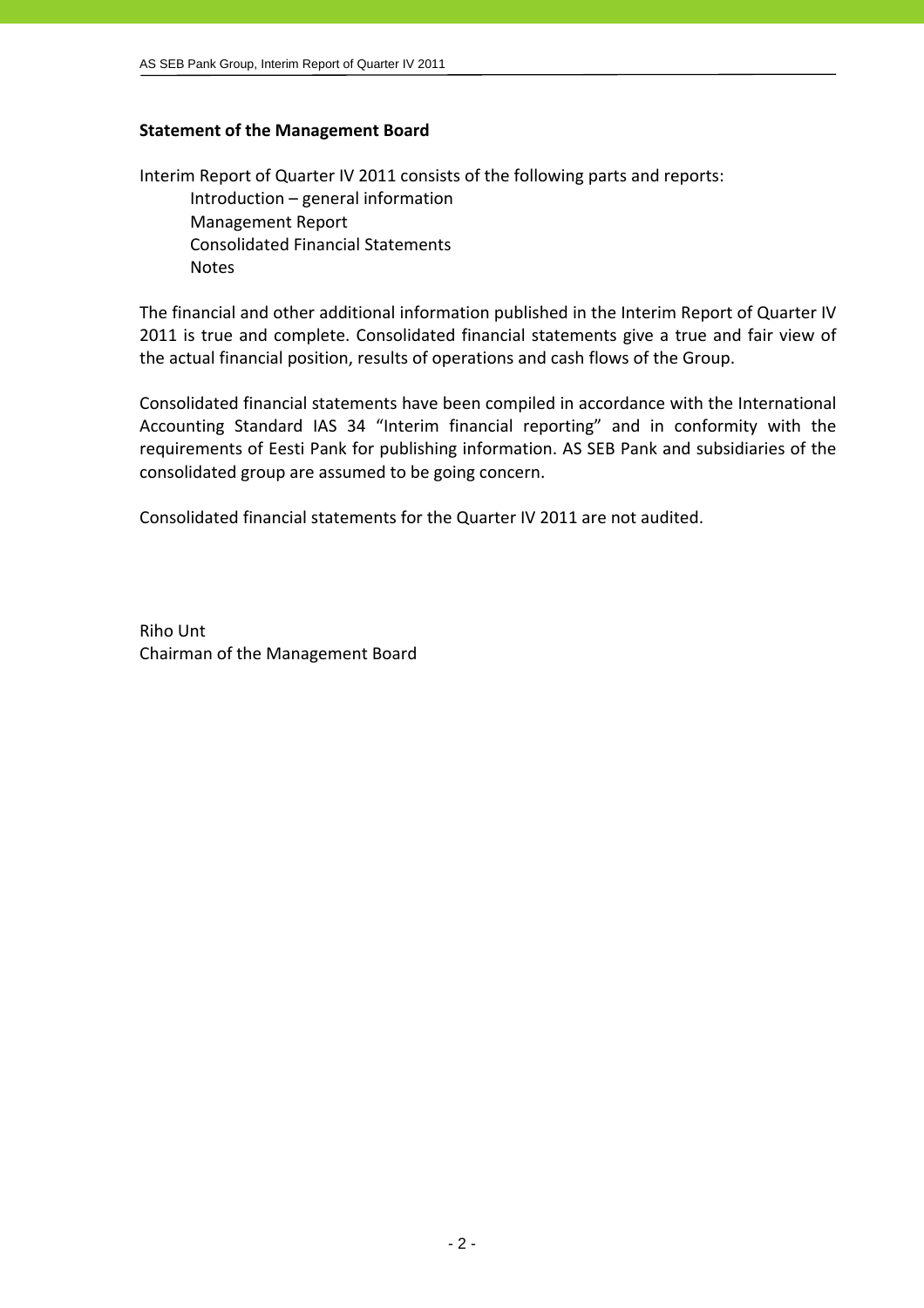## **I. Introduction ‐ general information**

## **1. Credit institution**

Company name AS SEB Pank Registry date 08.12.1995 Phone  $+3726655100$ Fax  $+3726655102$ SWIFT EEUHEE2X e-mail info@seb.ee

## **2. Auditor**

Reporting date 31.12.2011

Address Tornimäe Str. 2, Tallinn 15010, Estonia Registered in Republic of Estonia Registry code 10004252 (Estonian Commercial Register) Internet homepage http://www.seb.ee

Audit company **AS PricewaterhouseCoopers** Registry code 10142876 (Estonian Commercial Register) Address Pärnu Str. 15, 10141 Tallinn, Estonia

Reporting period 01.01.2011 ‐ 31.12.2011 Reporting currency **EUR** Euro (EUR), millions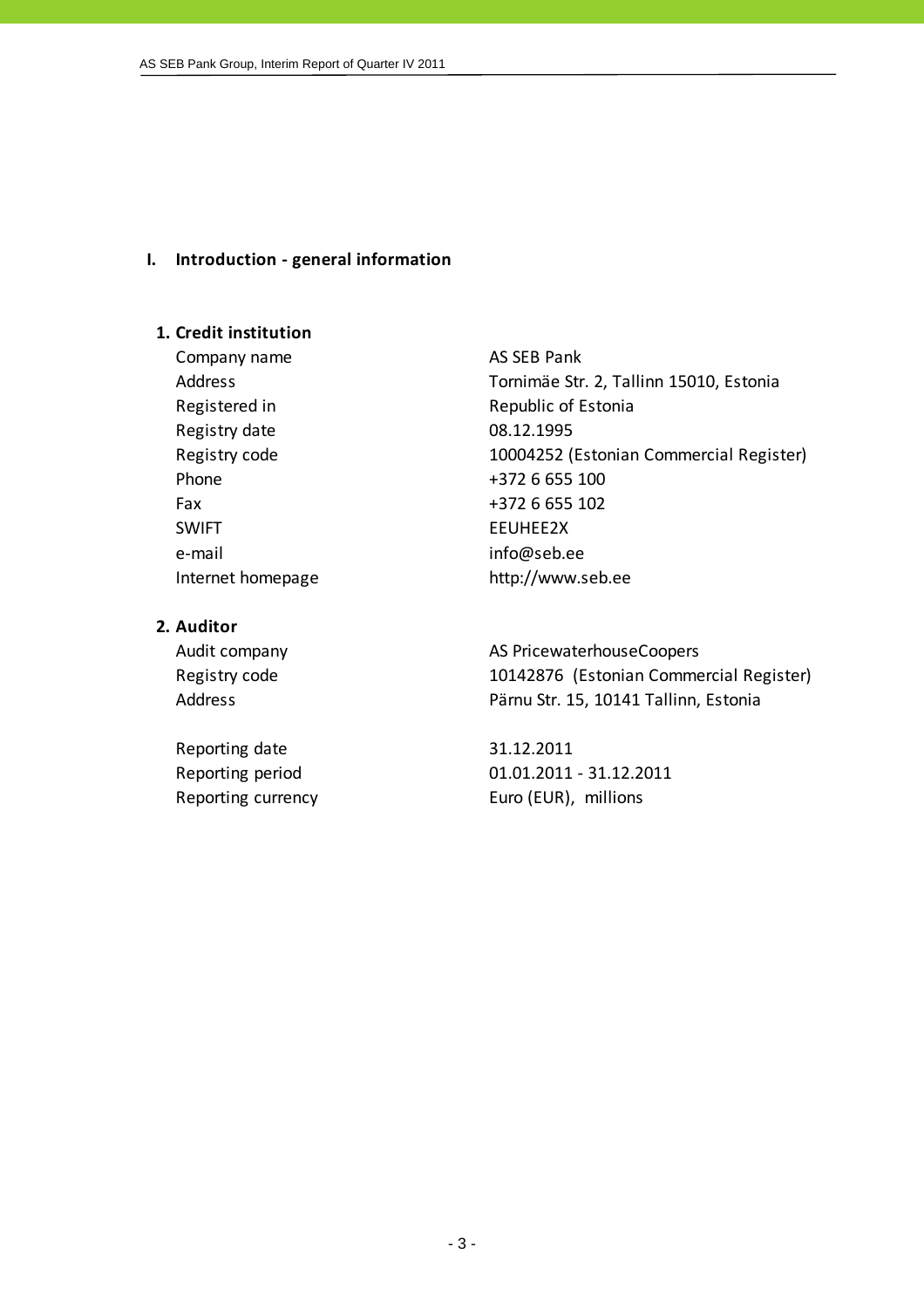#### **II. Management Report**

## **1. Credit institution's group as defined in Credit Institutions Law**

#### **1.1. Consolidated group**

 $\frac{31.12.11}{2.11}$ 

| Company name                            | <b>Registry</b><br>code | Reg. date | <b>Address</b>         | <b>Activity</b>                                      | Holding***<br>$(\%)$ | At an acqui-<br>sition cost<br>(EURmio) |
|-----------------------------------------|-------------------------|-----------|------------------------|------------------------------------------------------|----------------------|-----------------------------------------|
| AS SEB Liising                          | 10281767                | 03.10.97  | Tallinn, Tornimäe 2    | Leasing                                              | 100.0%               | 1.5                                     |
| AS SEB Kindlustusmaakler*               | 10723587                | 16.01.01  | Tallinn, Tornimäe 2    | Insurance brokerage                                  | 100.0%               | 0.0                                     |
| AS Rentacar*                            | 10303546                | 20.10.97  | Haapsalu, Karja 27     | Leasing                                              | 100.0%               | 0.0                                     |
| AS SEB Varahaldus                       | 10035169                | 22.05.96  | Tallinn. Tornimäe 2    | Asset management                                     | 100.0%               | 2.7                                     |
| AS Bangalo                              | 10088272                | 18.10.96  | Tallinn. Tornimäe 2    | Rental of computers                                  | 100.0%               | 0.3                                     |
| AS Sertifits eerimiskeskus**            | 10747013                | 27.03.01  | Tallinn, Pärnu mnt 141 | Data communication services                          | 25.0%                | 1.0                                     |
| Tieto Estonia Services OÜ <sup>**</sup> | 11065244                | 30.08.04  |                        | Tallinn, Tammsaare tee 47 Information processing and | 20.0%                | 0.0                                     |
|                                         |                         |           |                        | network management                                   |                      |                                         |
|                                         |                         |           |                        |                                                      |                      | 5.5                                     |

All enterprises are registered in Estonian Commercial Register.

Parent company of the Group is AS SEB Pank, its activity is banking (information on page 3).

\* Consolidated subsidiaries of AS SEB Liising

\*\* Associates

\*\*\* For all investments the percentage of holding equals to both, the holding from the number of shares as well as from the number of votes.

The "consolidated group" in the meaning of Credit Institutions Law in Estonia and the "Group" for IFRS consolidation purposes are identical.

Non‐profit association SEB Heategevusfond is an association, not belonging to the consolidation group, registered on 06.01.2006. The founders of the association are AS SEB Pank and AS SEB Elu- ja Pensionikindlustus. The association is aimed at raising and distributing funds for charitable cause to organisations, dealing with children, who have been deprived of parental care. Upon dissolution of the association, the assets remaining after satisfaction of the claims of creditors shall be transferred to a non‐profit association or foundation with similar objectives, entered to the list of associations subject to income tax incentive of the Government of the Estonian Republic, or a legal person in public law, state or local government.

Non‐profit association Spordiklubi United is an association, not belonging to the consolidation group, which started from September 2008. The association is founded by AS SEB Pank. The association is aimed at organising on hobby and competition level sport events and organising promotions for advertising of own and supporter´s activities. Upon dissolution of the association, the assets shall be transferred to a non‐profit association, foundation or other persons filling the objectives by articles in public interests.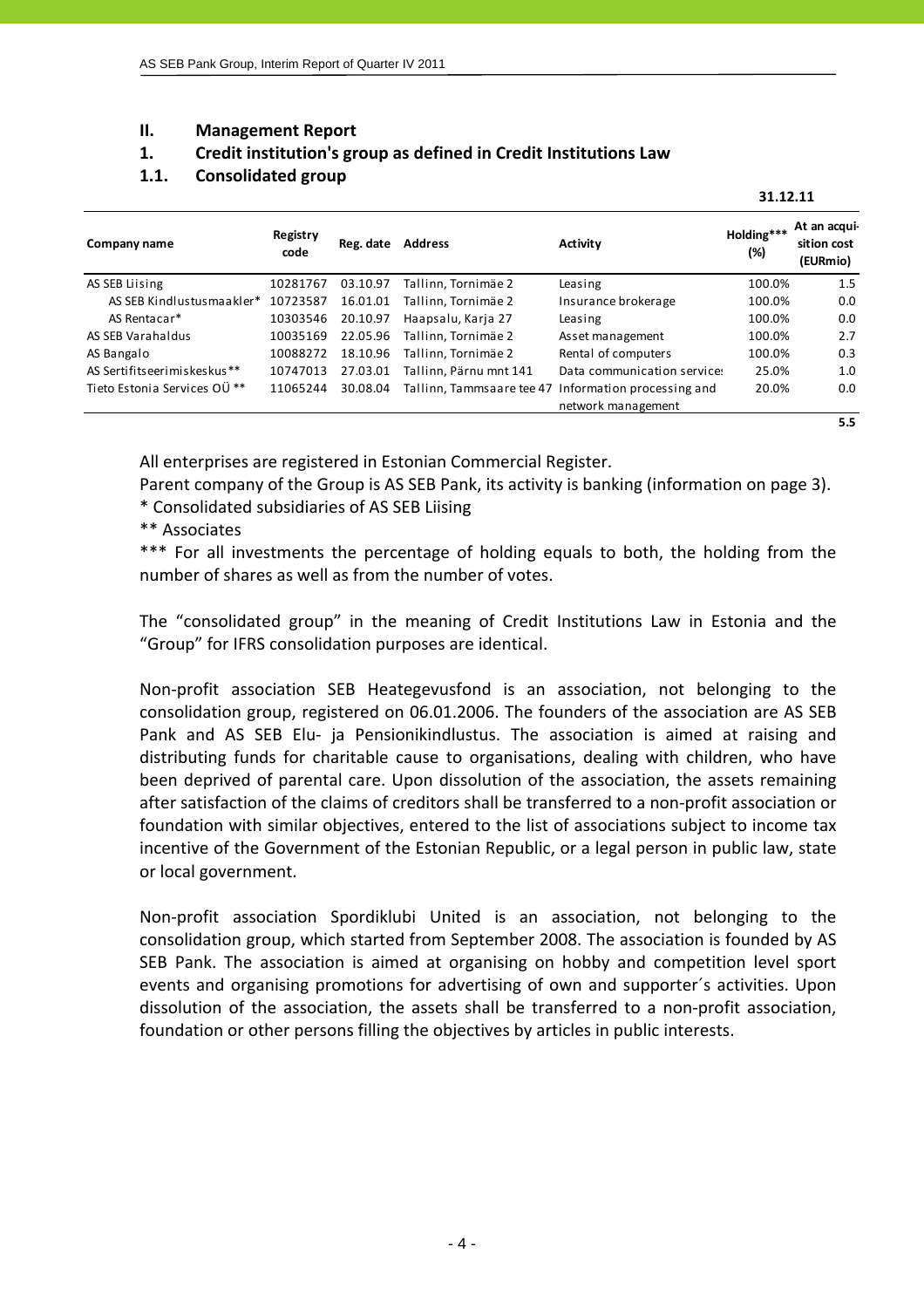# **1.2. Changes in the consolidated group during the accounting period and plans for year 2012**

On March 3, 2011 the subsidiary AS SEB Enskilda was sold (100% of the shares held by AS SEB Pank).

No such events or trends have occurred by the time of publishing the report, which would affect the strategy of the group in 2012.

# **1.3. Strategy and organisation**

AS SEB Pank is 100% owned by ultimate shareholder Skandinaviska Enskilda Banken AB (publ) – parent company, which belongs to a financial group with a remarkable history of business. SEB Pank Group, a member of SEB Group, is an Estonian financial group that serves private individuals, companies and the public sector. The bank is a universal bank that offers its customers a wide range of financial services.

SEB is a leading Nordic financial services group. As a relationship bank, SEB in Sweden and the Baltic countries offers financial advice and a wide range of financial services. In Denmark, Finland, Norway and Germany the bank's operations have a strong focus on corporate and investment banking based on a full‐service offering to corporate and institutional clients. The international nature of SEB's business is reflected in its presence in 20 countries worldwide. The Group has about 17,000 employees.

SEB Pank Group brings the vision of the SEB Group, which is to be the leading bank in Northern Europe based on entrepreneurship, an international presence and long‐term relationships, to life in Estonia. We promise our customers a rewarding relationship and keep this promise by always taking an innovative approach. AS SEB Pank is a leading universal bank in Estonia. We are leading within a number of areas including cash management, asset management and life insurance. AS SEB Pank acts as a Centre of Excellence within the SEB Group for Asset Management activities concerning Eastern Europe.

More than 833 900 customers of SEB Pank Group are served by 1210 employees. The customers are served through many different channels such as 36 branch offices, 240 on‐ line post offices, 353 ATMs, 6684 POS‐terminals. There are more than 510 500 debit and credit cards in use. In addition, over 75% of our customers use our Internet Bank for Private services and Internet Bank for Business services.

# **2. Highlights**

## Efficiency and development

2011 was a first year for Estonia to use euro. Adaption of the euro was the biggest project in the history of Estonian banking and SEB Pank played leading role in the banking sector in order to ensure shift to euro. Conversion of the SEB's Estonian banking system to the euro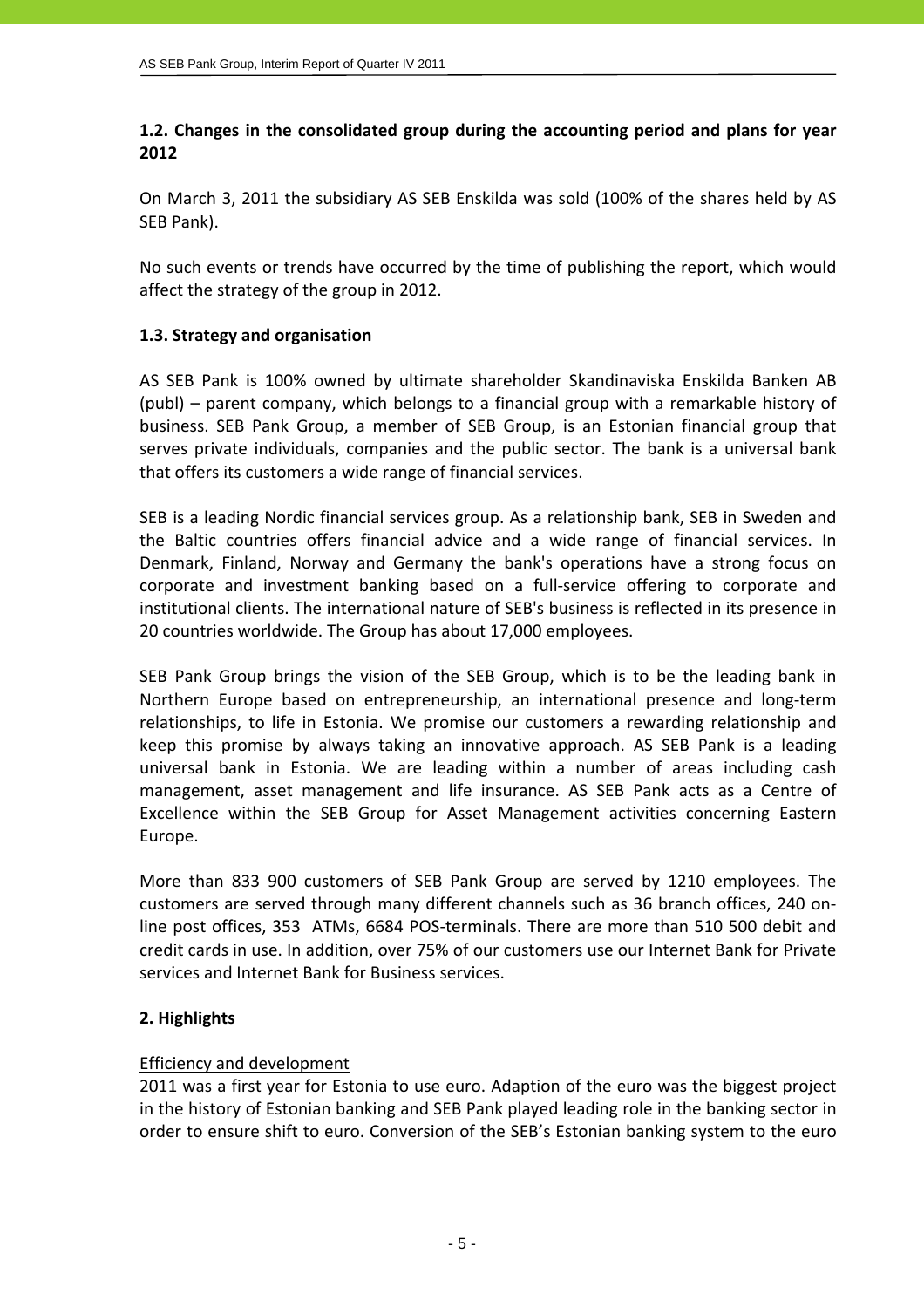was completed successfully. All processes in SEB Pank were transferred to the new currency and our customers were well kept.

SEB Pank has taken a leading role in the development and popularisation of e‐channels. At the end of the 2010, SEB Pank opened the most modern internet bank in Estonia with a novel Financial Planner function. In the first quarter of 2011, SEB Pank introduced a POS terminal solution for small merchants, that added several hundreds of new points‐of‐sale in rural areas. In spring SEB Pank launched a new mobile bank, which can be operated with a modern smartphone as well as ordinary mobile phone. SEB Pank has also become the first bank in Estonia to offer a special Internet bank application for iPhone, while also providing a special application for Android smartphones. In November SEB Pank introduced thoroughly renewed internetbank for businesses. Within one year, SEB Pank has renewed all of its e‐channels.

In 2011 SEB Pank started selling exclusive property insurance products of RSA Kindlustus through the bank's service network. From 16 May the following products of RSA Kindlustus are available in the service network of SEB Pank: motor third party liability insurance and full coverage car insurance, home and travel insurance, and business property insurance. The cooperation has proved to be very successful. RSA's turnover raised in 2011 66%.

Starting from June SEB Pank clients will no longer need to come into a branch to collect their new bank cards – they will be sent to them free of charge by post. SEB Pank is first bank in Estonia to offer that kind of service to whole client base. In future 80% of clients' will receive new bankcard by post, which will save at least 120,000 clients the worry of having to come into a branch just to collect their new bankcard.

In autumn SEB Leasing introduced special leasing for vehicles with low CO2 emission, thus being the first in Estonia to offer more favourable leasing terms to retail banking customers, if the new car purchased is environmentally friendly (i.e. the vehicle's CO2 emissions are up to 130g/km). SEB Pank also combats carbon footprint in the selection of company cars. All new SEB Pank company cars must have an emission level below 130g/km.

SEB Pank was chosen to the partner to pay out insurance indemnities to the clients of the Estonian branch of AB Bankas Snoras that's bankrupted in November in Lithuania.

## **Organisation**

SEB Pank changed the current structure of retail banking and divided the network of branches into four regions. Operations in the northern, southern, western and eastern Estonian regions are headed by regional directors with expanded decision‐making power who will be responsible for developing and managing customer relationships in their respective regions. With a change SEB Pank directed more attention at business opportunities in the counties and that is why SEB's pan‐Estonian operating model was improved.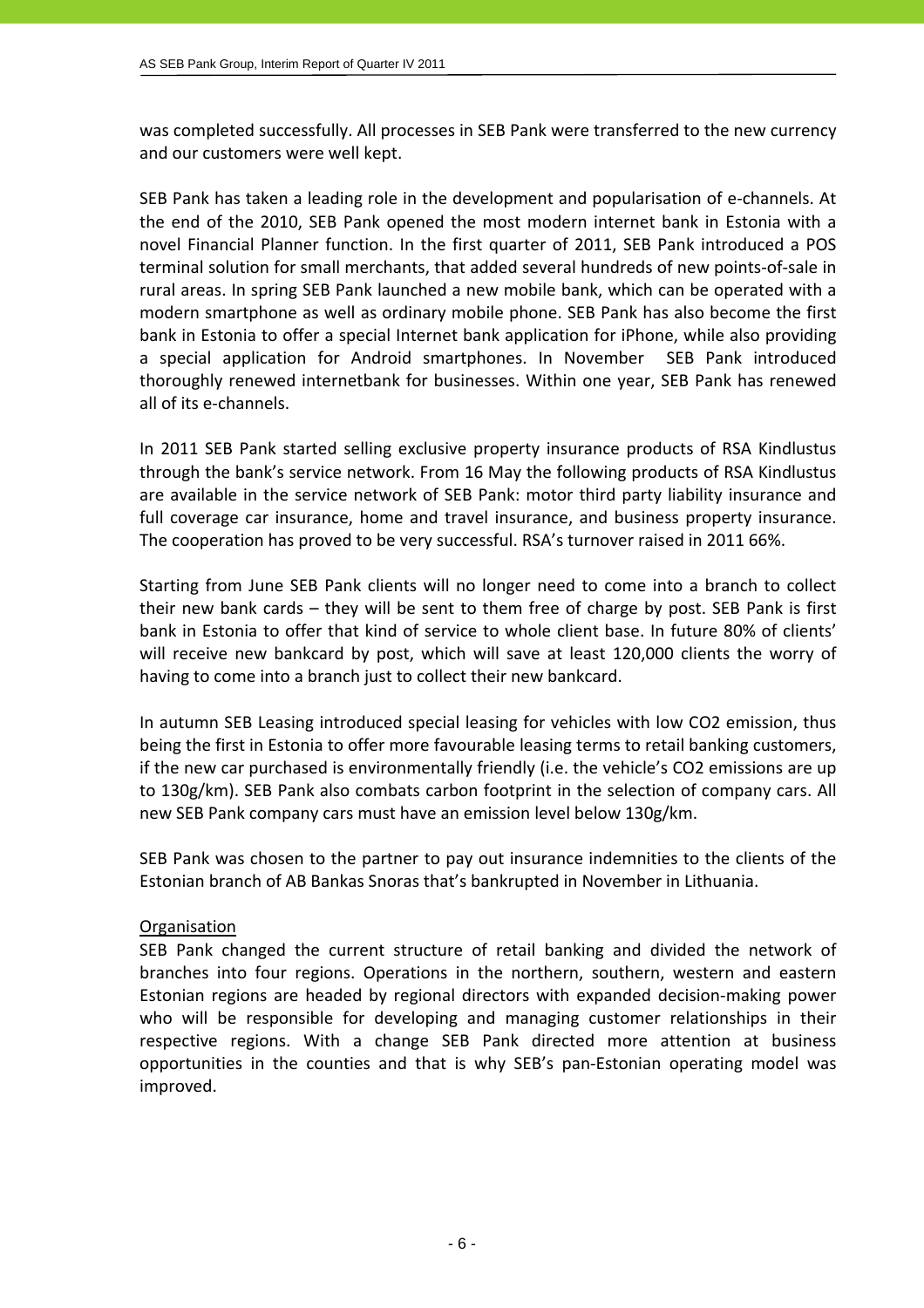SEB Pank got several awards during 2011:

The global finance monthly magazine The Banker named SEB Pank the Best Bank in Estonia for 2011.

Euromoney named SEB Pank the Best Bank in the Baltic States and the Nordic countries. In addition to the titles obtained in the competition Euromoney's Awards for Excellence 2011, SEB Pank was also a nominee in a number of other categories: best performer of M&A transactions and best provider of cash management services in the Baltic States and Nordic countries.

Based on the activities made on 2011, Global Finance named SEB Pank the Best Trade Finance Bank in Estonia for 2012.

Baltic E-Banking Report 2011 compiled by Metasite ranked SEB's internetbank as number 1 in Estonia.

The Estonian Security Association issued its '2010 Security Solution of the Year' award to SEB Pank, which installed antiskimmers in all of its cash machines during the year in order to thwart attempts to copy bankcard data. The devices were supplied and installed by AS Hansab.

## Customer relations and customer satisfaction

According to a survey conducted by EPSI Baltic in 2011, clients consider SEB Pank to be the leading bank in Estonia. Among main players and main competitors SEB Pank got highest ranking in not only in private and business segment, but also in CSR activity.

## Social responsibility and sponsorship

SEB Pank and the Tartu Marathon Club signed a sponsorship deal which will see the bank continuing to support the club's events from 2011 to 2015. Tartu Marathon Club is organizing the complex event that consists of the most professionally organised mass sports events in the Baltic States, which attract considerable attention and large numbers of participants.

SEB Pank is a sponsor of several sports events that are also biggest in our region. In 2011 more than 17,000 runners participated in SEB Tallinn Marathon, which was biggest sporting event ever held in the Baltics. 1,400 people took part in the 5th SEB Tartu Rollerblading Marathon. More than 7,000 riders participated in the SEB 14th Tartu Cycling Marathon.

AS SEB Pank and AS Tallink Grupp laid the foundations for a non‐profit organisation called the SEB Tallink Tennis Team in first quarter of 2011, which will develop a professional preparatory system for talented young tennis players and help them achieve their goals at the world level. The strategic goal of the team, which has been designed as a long‐term undertaking, is to develop a pool of young talent with the potential to break through in the international game.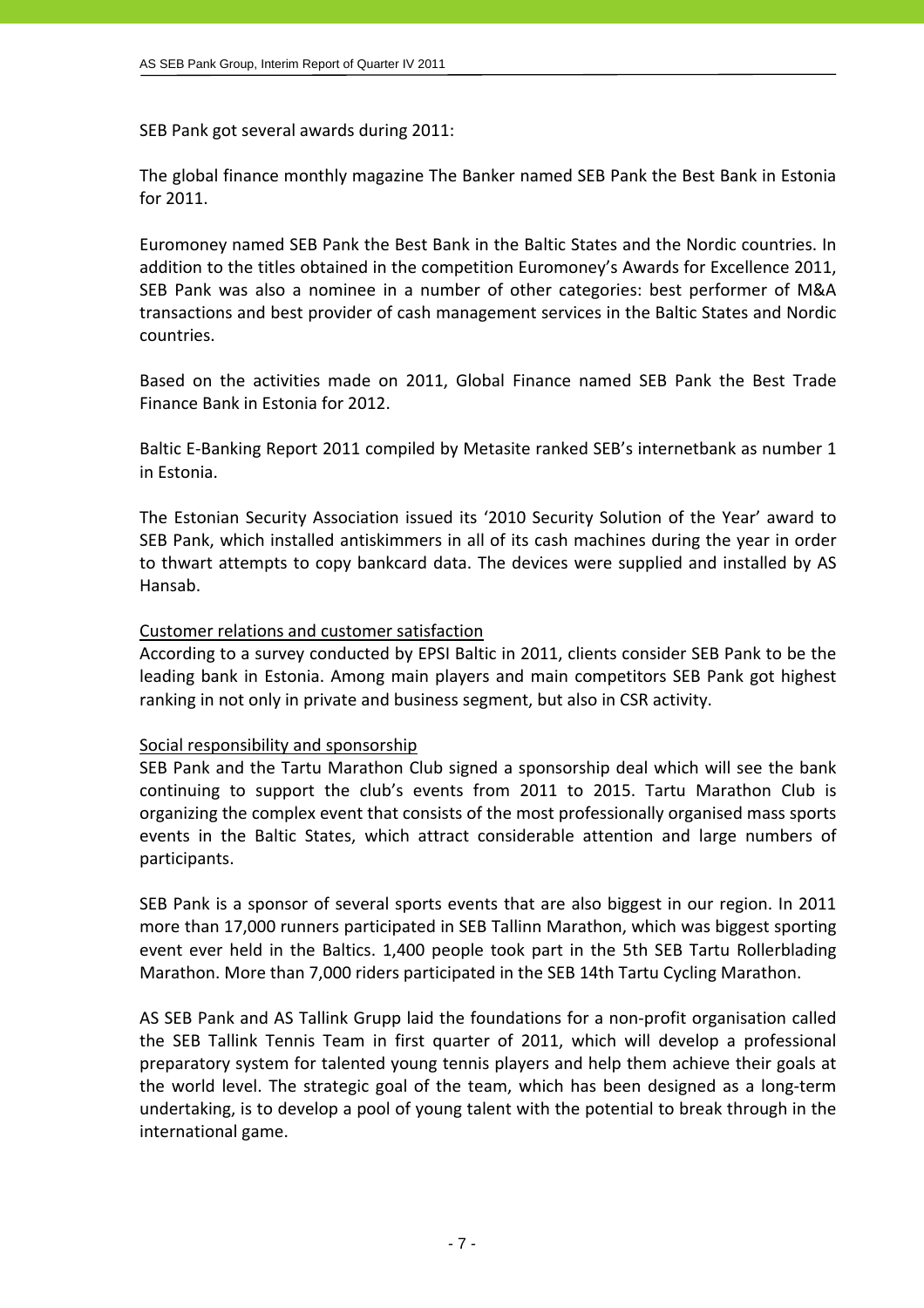SEB Pank supports Estonia's leading business plan competition 'Ajujaht', which is designed to contribute to the creation of new knowledge‐based companies and to boost the business skills of students and young scientists. The winner of the 2011 competition was announced in May and it was company Virtual Garden. More than 300 business plans were issued in October for 2012 competition and 20 finalists were announced in December. Winner will be announced in spring 2012.

SEB Pank has been engaged in charity for years, paying special attention to the next generation. Until now, one of the most distressing social problems in our country is children without parental care. To help these children, SEB Pank founded in 2005 a non-profit association – SEB Charity Fund (SEB Heategevusfond). Already for the third year in a row, SEB Charity Fund asked before Christmas for the help of the employees of substitute homes and shelters to forward children's Christmas wishes. The Fund posted the wishes on a Christmas tree in most popular portal where people across Estonia had the opportunity to make a personal donation and give a gift to one or more children. The list of wishes of 1060 children was very diverse, but it did not take more than a week for good people to find the wishes and help a dream become reality. During a period of one week, more than a thousand people made a donation. Thanks to these donations, on the Christmas Eve, we were able to fulfil precisely those wishes that were whispered into the ears of educators.

Starting from 2003 SEB Pank is a gold sponsor of the Estonian National Opera. In 2011 SEB Pank introduced SEB Public Choice Award and visitors to the Estonia National Opera picked opera soloists Helen Lokuta and Oliver Kuusik as the winners of the SEB Public Choice Awards for 2011.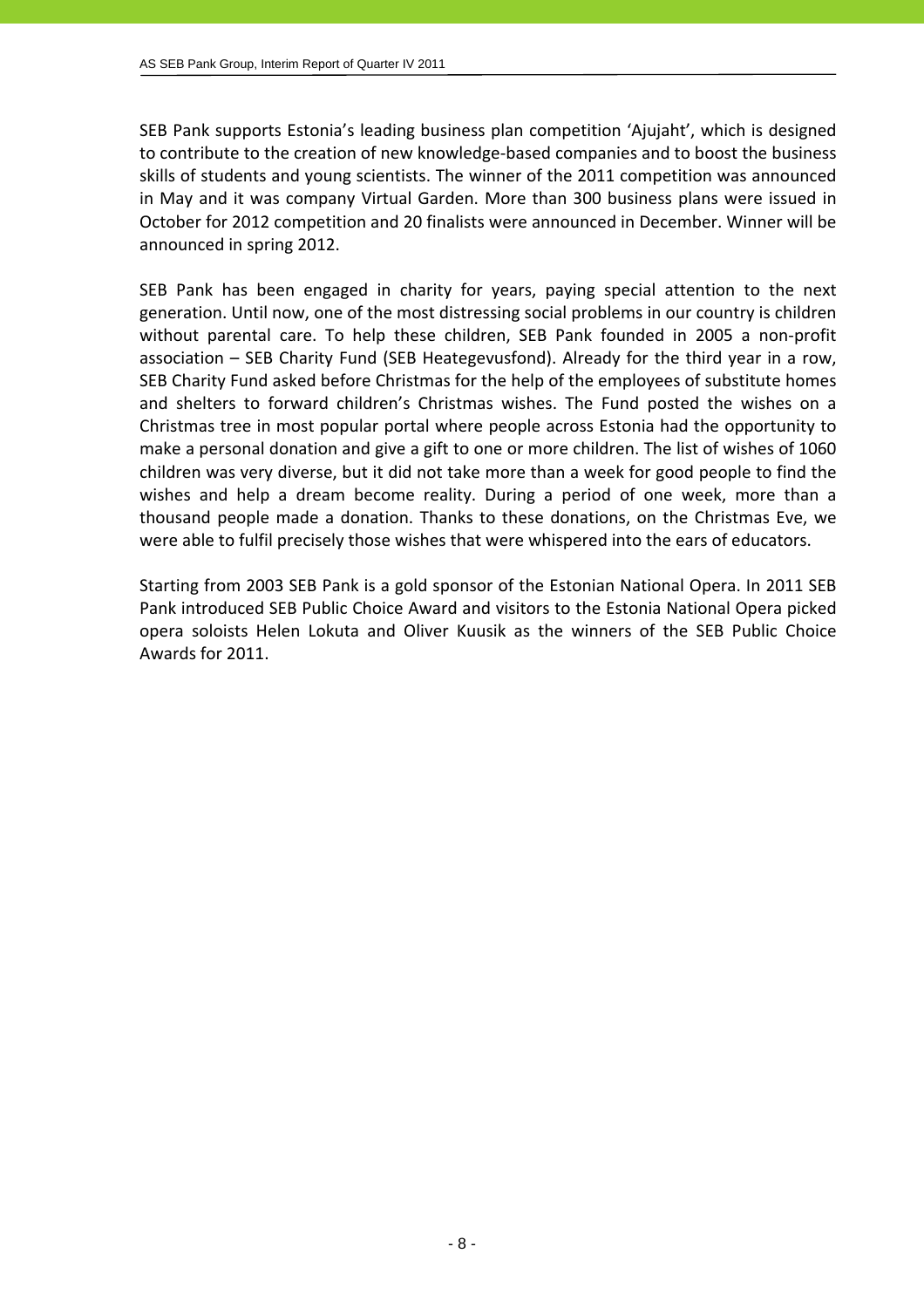# **3. Capital adequacy**

(millions of EUR)

| <b>CAPITAL BASE</b>                                                             | 31.12.11 | 31.12.10 |
|---------------------------------------------------------------------------------|----------|----------|
| Paid-in share capital                                                           | 42.5     | 42.5     |
| Premium                                                                         | 86.1     | 86.1     |
| General banking reserves                                                        | 19.5     | 19.6     |
| Retained earnings / loss                                                        | 383.3    | 328.7    |
| Unrealised profit for previous periods on shares of subsidiaries and associated |          |          |
| companies (negative)                                                            | $-0.1$   | $-0.1$   |
| Intangibles                                                                     | $-0.4$   | $-0.5$   |
| Audited profit for the period                                                   | 0.0      | 54.6     |
| Total primary own funds                                                         | 530.9    | 530.9    |
| Subordinated debt                                                               | 50.0     | 117.0    |
| Available for sale financial instruments                                        | 0.1      | 0.2      |
| Unrealised part of profit on shares of subsidiaries and associated companies    | 0.1      | 0.0      |
| Allowances and adjustments exceeding expected loss                              | 10.6     | 11.6     |
| Total supplementary own funds                                                   | 60.8     | 128.8    |
| Total deductions                                                                | 0.0      | 0.0      |
| Primary own funds after deductions                                              | 530.9    | 530.9    |
| Supplementary own funds after deductions                                        | 60.8     | 128.8    |
| Own funds included in calculation of capital adequacy                           | 591.7    | 659.7    |

| <b>CAPITAL REQUIREMENTS</b>                                                          | 31.12.11 | 31.12.10 |
|--------------------------------------------------------------------------------------|----------|----------|
| Municipalities and regions with standardised approach                                | 5.4      | 5.4      |
| State agencies, non-profit institutions and associations with standardised           | 0.1      | 0.1      |
| Retail claims with standardised approach                                             | 13.9     | 14.1     |
| Overdue claims with standardised approach                                            | 1.2      | 1.3      |
| Shares of investment funds with standardised approach                                | 0.4      | 0.4      |
| Other assets with standardised approach                                              | 2.1      | 3.2      |
| Credit institutions, investment firms and municipalities with IRB                    | 7.0      | 4.9      |
| Other companies with IRB                                                             | 128.2    | 141.3    |
| Retail claims with IRB                                                               | 41.8     | 47.4     |
| Total capital requirements for covering the credit risk and counterparty credit risk | 200.1    | 218.1    |
| Capital requirement for covering interest position risk                              | 1.0      | 1.3      |
| Capital requirement for covering AMA of operational risk                             | 11.2     | 8.4      |
| Capital requirements total                                                           | 212.3    | 227.8    |
| Transition period floor of own funds if using IRB                                    | 301.5    | 300.0    |
| Capital requirements for calculating capital adequacy                                | 301.5    | 300.0    |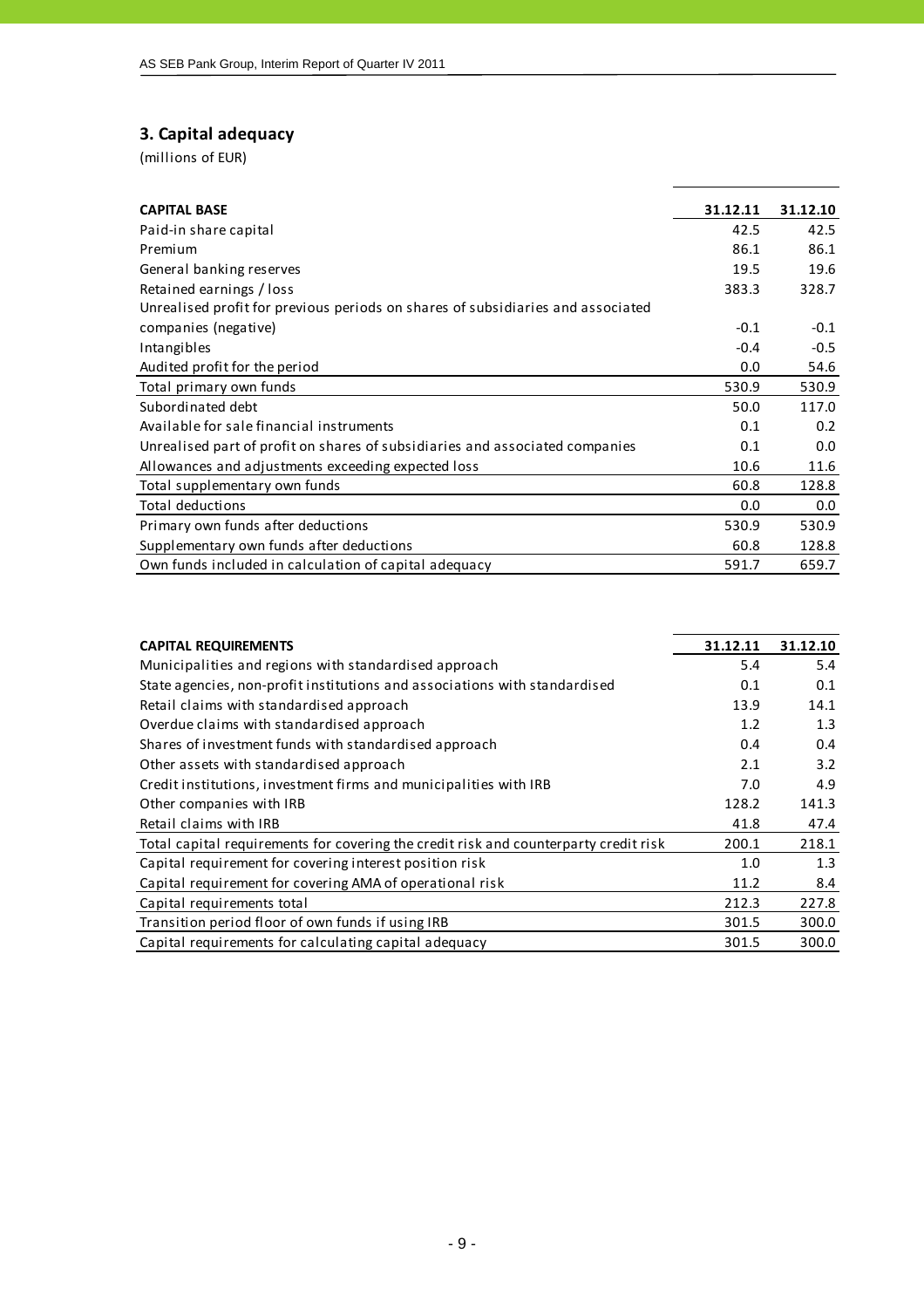#### **CAPITAL RATIOS**

|                         | 31.12.11 31.12.10 |       |
|-------------------------|-------------------|-------|
| Capital adequacy, %     | 19.62             | 21.99 |
| Tier 1 Capital Ratio, % | 17.61             | 17.69 |
| Tier 2 Capital Ratio, % | 2.01              | 4.30  |

#### **MEMBERS OF CONSOLIDATION GROUP, INCLUDED TO CAPITAL ADEQUACY CALCULATION**

AS SEB Pank

AS SEB Liising Group

AS SEB Varahaldus

AS Bangalo

AS SEB Enskilda (sold in March, 2011, no more in consolidation group)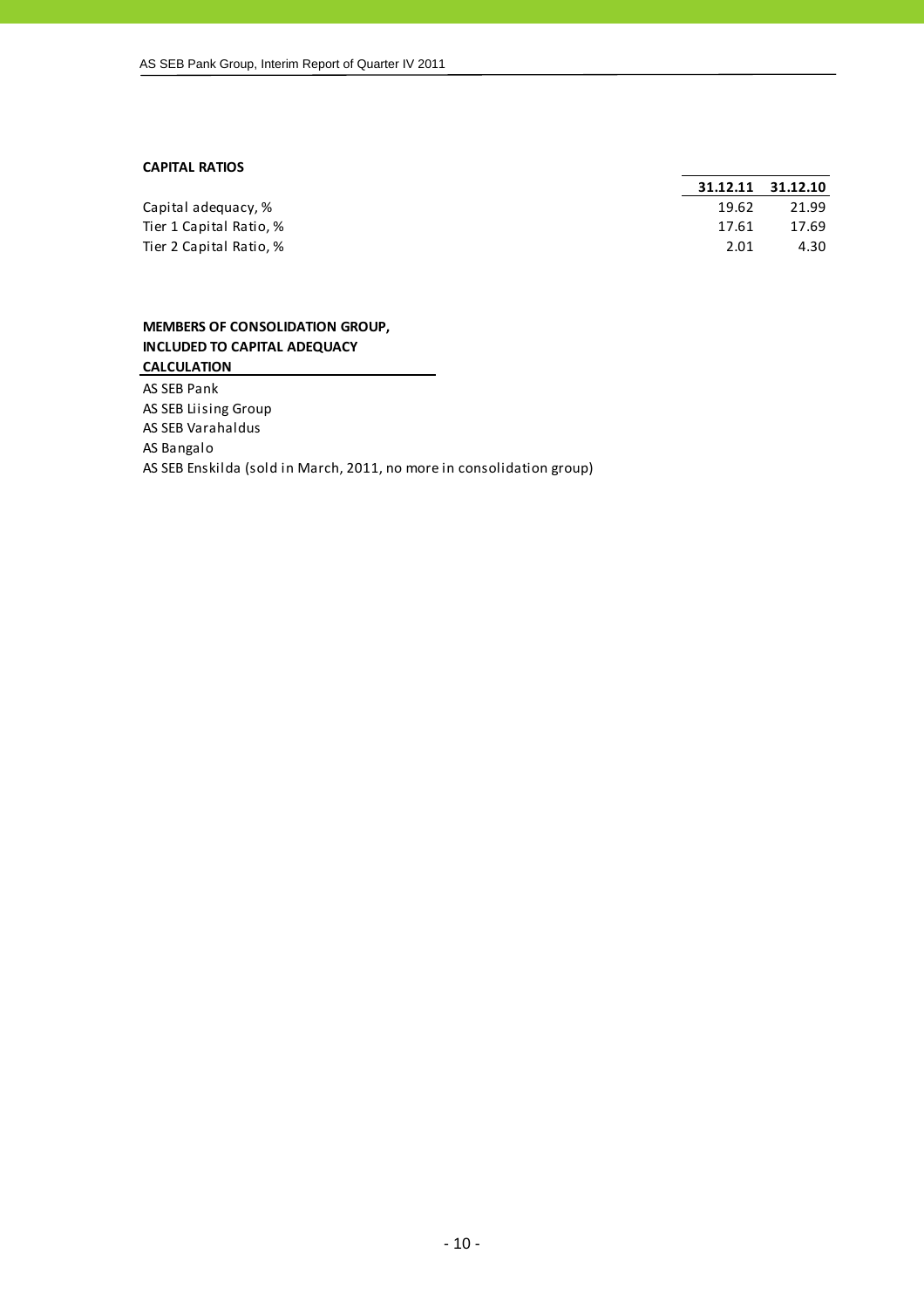## **4. Risk concentration**

| (millions of EUR)                                                                            | 31.12.11 | 31.12.10 |
|----------------------------------------------------------------------------------------------|----------|----------|
| Total claims against persons associated with the credit institution's<br>consolidation group | 1.3      | 1.1      |
| The share of claims of the persons associated with the credit                                |          |          |
| institution's consolidation group in net own funds, %,                                       | 0.21     | 0.16     |
| Total of large exposure claims                                                               | 337.6    | 167.3    |
| The share of large exposure claims in net own funds, %                                       | 57.06    | 25.36    |
| Number of large exposure customers                                                           | 5        |          |

#### **5. Key figures**  $(1, 0)$

| (MILITIONS OF EUR)                      |          |          |
|-----------------------------------------|----------|----------|
|                                         | 31.12.11 | 31.12.10 |
| Net profit                              | 98.1     | 54.5     |
| Average equity                          | 581.1    | 504.4    |
| Return on equity (ROE), %               | 16.88    | 10.81    |
| Average assets                          | 4,214.9  | 4,540.3  |
| Return on assets (ROA), %               | 2.33     | 1.20     |
| Net interest income                     | 88.7     | 75.2     |
| Average interest earning assets         | 4,101.7  | 4,375.9  |
| Net interest margin (NIM), %            | 2.16     | 1.72     |
| Spread, %                               | 2.00     | 1.58     |
| Cost / Income ratio, %                  | 45.1     | 49.1     |
| Ratio of individually impaired loans, % | 2.25     | 3.51     |
|                                         |          |          |

#### **Explanations**

Return on equity (ROE) = Net profit/Average equity \* 100 Average equity = (Equity of current year end + Equity of previous year end)/2 Return on assets (ROA) = Net profit/Average assets \* 100 Average assets = (Assets of current year end + Assets of previous year end)/2 Cost of interest bearing liabilities = Interest expenses/Average interest bearing liabilities \*100 Cost/Income Ratio = Total Operating Expenses/Total Income \* 100 Spread = Yield on interest earning assets ‐ Cost of interest bearing liabilities Ratio of individually impaired loans = Individually impaired loans/Loans to customers \* 100 Net interest margin (NIM) = Net interest income/Average interest earning assets \* 100 Yield on interest earning assets = Interest income/Average interest earning assets \*100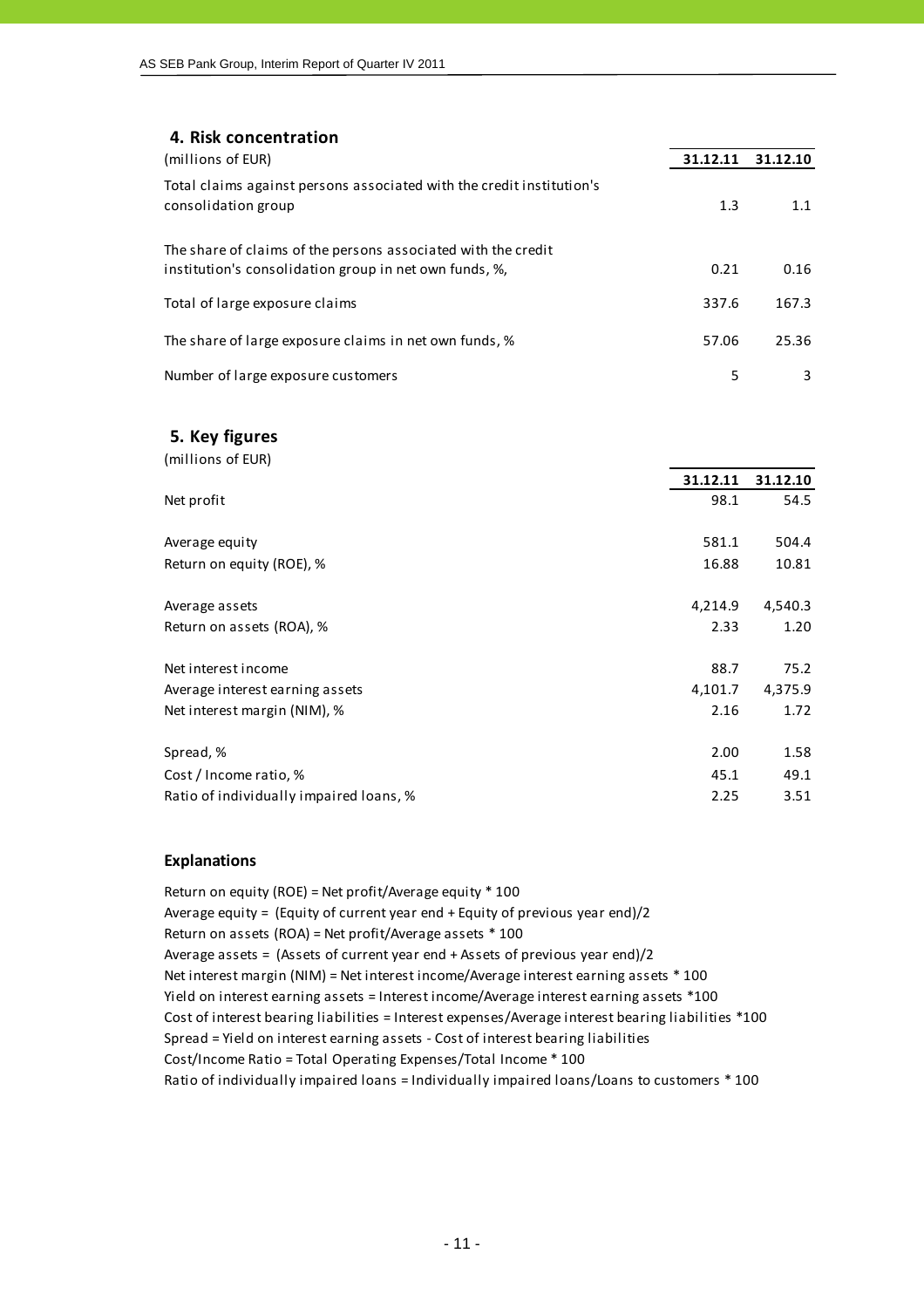#### **Interest earning assets:**

Balances with central bank Loans and advances to credit institutions (all without accrued interests) Loans and advances to customers

#### **Interest bearing liabilities:**

Due to credit institutions Due to customers Loan funds Subordinated loans (all without accrued interests)

#### **Total Operating Expenses:**

Personnel expenses Other expenses Depreciation, amortisation and impairment of tangible and intangible assets

#### **Total Income:**

Net interest income Net fee and commission income Net income from foreign exchange Gains less losses from financial assets at fair value through profit or loss Income from dividends Gains less losses from investment securities Share of profit of associates Other income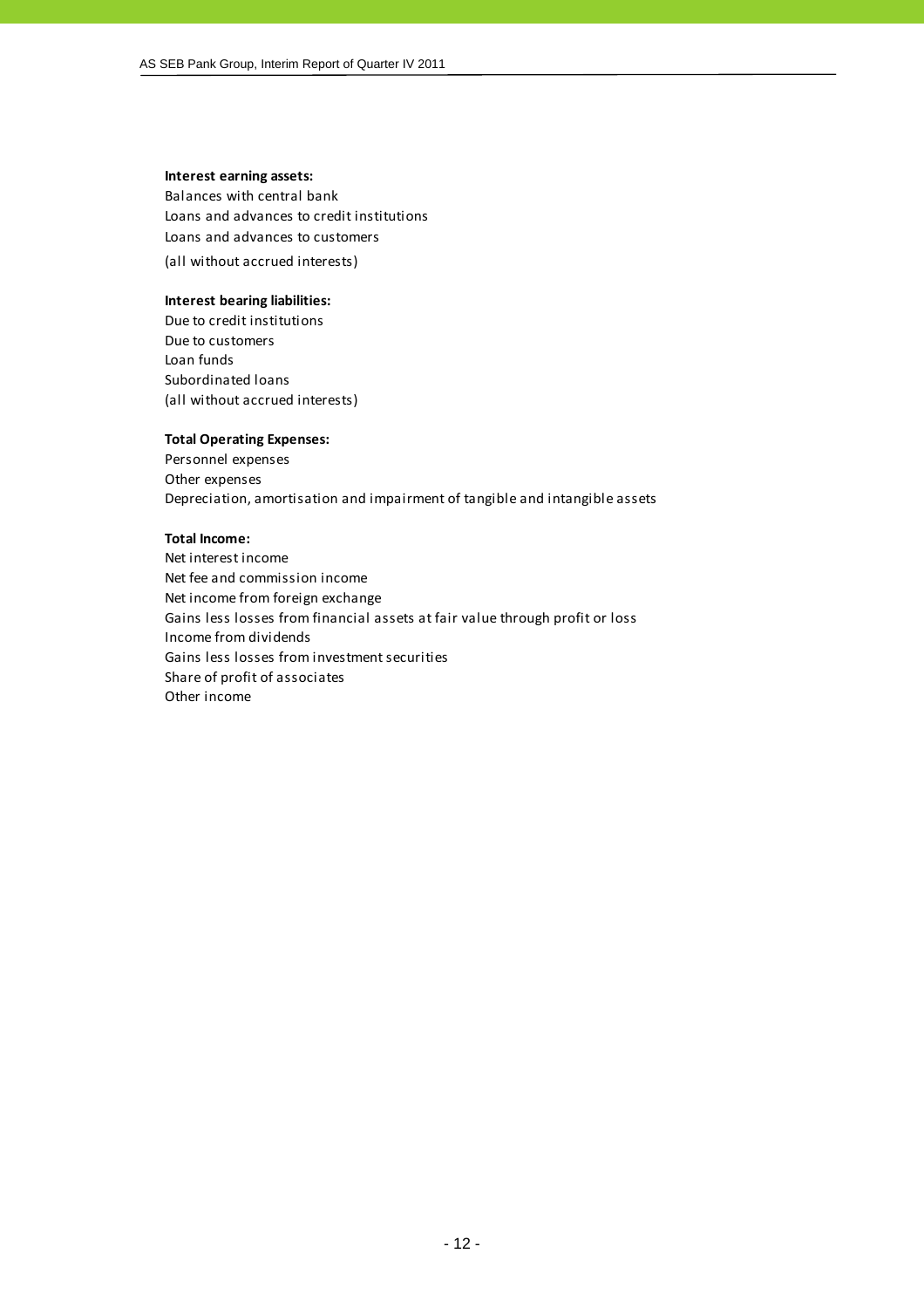#### **III. Consolidated financial statements**

## **1. Consolidated income statement**

(millions of EUR)

|                                                           |                | 2011           |         | 2010          |         |
|-----------------------------------------------------------|----------------|----------------|---------|---------------|---------|
|                                                           |                | Note 12 months |         | QIV 12 months | QIV     |
| Interest and similar income                               | 2              | 129.8          | 34.3    | 124.5         | 31.3    |
| Interest expenses and similar charges                     | 3              | $-41.1$        | $-11.1$ | $-49.3$       | $-10.5$ |
| Net Interest Income                                       |                | 88.7           | 23.2    | 75.2          | 20.8    |
| Fee and commission income                                 | $\overline{4}$ | 51.1           | 12.0    | 52.9          | 13.9    |
| Fee and commission expense                                | 5              | $-13.9$        | $-3.6$  | $-14.3$       | $-3.9$  |
| Net fee and commission income                             |                | 37.2           | 8.4     | 38.6          | 10.0    |
| Net income from foreign exchange                          |                | 4.9            | 1.4     | 7.7           | 2.4     |
| Gains less losses from financial assets at fair value     |                |                |         |               |         |
| through profit or loss                                    |                | 2.2            | 1.1     | $-2.2$        | $-0.8$  |
| Income from dividends                                     |                | 0.0            | 0.0     | 0.0           | 0.0     |
| Gains less losses from investment securities              |                | $-0.2$         | $-0.2$  | 0.1           | 0.1     |
| Share of profit of associates                             |                | 0.1            | 0.1     | 0.0           | 0.0     |
| Other income                                              |                | 0.5            | 0.0     | 2.3           | 1.2     |
| Personnel expenses                                        |                | $-34.8$        | $-7.8$  | $-34.1$       | $-7.2$  |
| Other expenses                                            |                | $-22.3$        | $-6.0$  | $-23.7$       | $-7.2$  |
| Depreciation, amortisation and impairment of tangible and |                |                |         |               |         |
| intangible assets                                         |                | $-3.0$         | $-0.7$  | $-3.6$        | $-1.1$  |
| Profit before impairment losses on loans and advances     |                | 73.3           | 19.5    | 60.3          | 18.2    |
| Impairment losses on loans and advances                   | 6              | 24.8           | 2.4     | $-9.1$        | 16.7    |
| Profit before income tax                                  |                | 98.1           | 21.9    | 51.2          | 34.9    |
| Income tax                                                |                | 0.0            | 0.0     | 0.0           | 0.0     |
| Net profit from continued operations                      |                | 98.1           | 21.9    | 51.2          | 34.9    |
| Net profit from discontinued operations                   | 11             | 0.0            | 0.0     | 3.3           | 0.0     |
| <b>Net profit</b>                                         |                | 98.1           | 21.9    | 54.5          | 34.9    |
| Profit attributable to the sole equity holder             |                | 98.1           | 21.9    | 54.5          | 34.9    |

# **2. Consolidated statement of comprehensive income**

|                                                          | 2011      |      | 2010          |      |
|----------------------------------------------------------|-----------|------|---------------|------|
|                                                          | 12 months |      | QIV 12 months | QIV  |
| Net profit                                               | 98.1      | 21.9 | 54.5          | 34.9 |
| Other comprehensive income/expense                       |           |      |               |      |
| Revaluation of available-for-sale financial assets       | $-0.1$    | 0.0  | 0.0           | 0.1  |
| Total other comprehensive income/expense                 | $-0.1$    | 0.0  | 0.0           | 0.1  |
| Total comprehensive income                               | 98.0      | 21.9 | 54.5          | 35.0 |
| Sole equity holder of the parent entity (total)          | 98.0      | 21.9 | 54.5          | 35.0 |
| -Total comprehensive income from continued operations    | 98.0      | 21.9 | 51.2          | 35.0 |
| -Total comprehensive income from discontinued operations | 0.0       | 0.0  | 3.3           | 0.0  |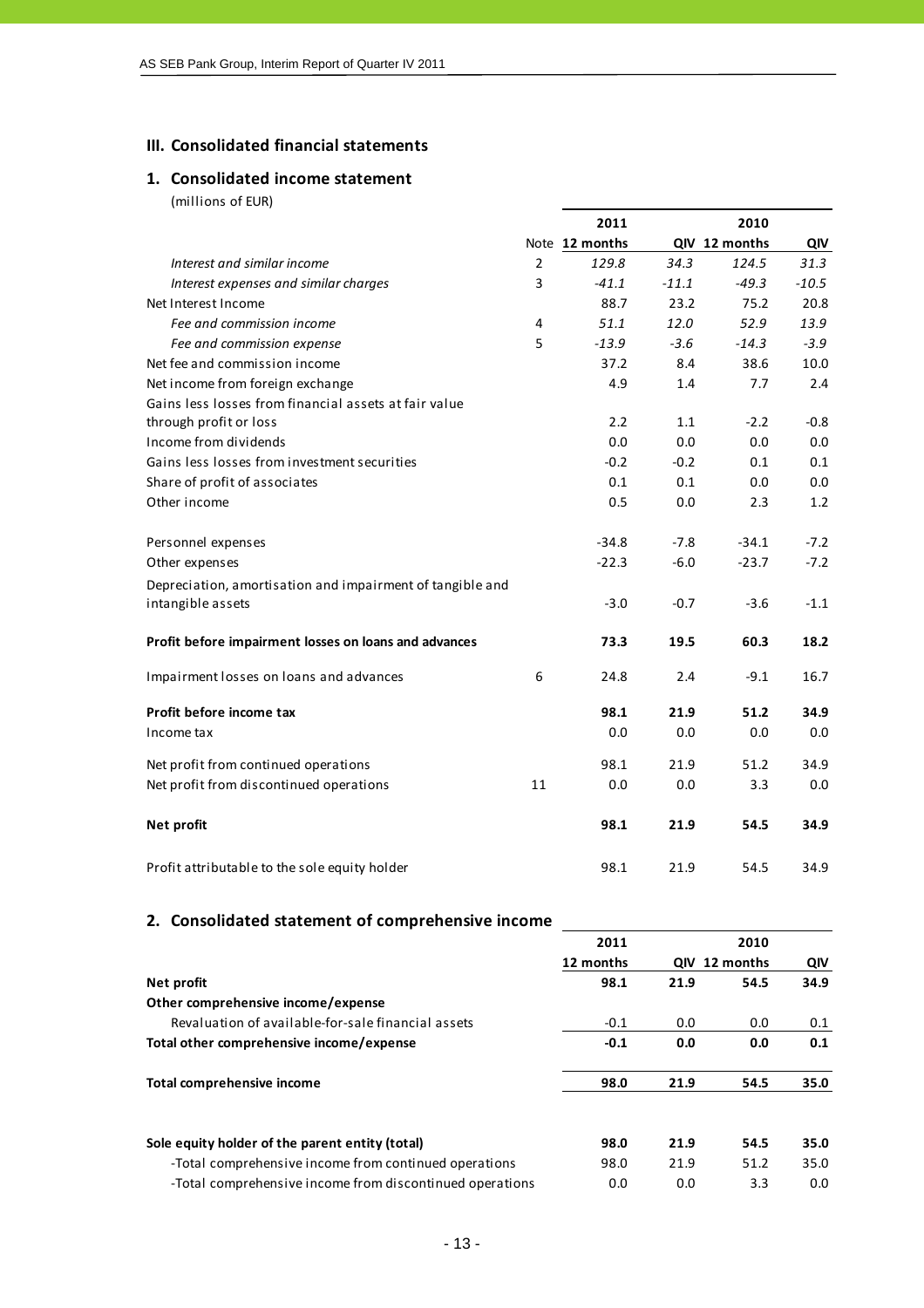# **3. Consolidated statement of financial position**

| (millions of EUR)                         |          |          |
|-------------------------------------------|----------|----------|
|                                           | 31.12.11 | 31.12.10 |
| <b>ASSETS</b>                             |          |          |
| Cash                                      | 38.7     | 38.9     |
| Balances with central bank                | 49.5     | 316.2    |
| Loans and advances to credit institutions | 423.0    | 279.5    |
| Loans and advances to customers           | 3,540.5  | 3,606.7  |
| Financial assets held for trading         | 21.0     | 21.9     |
| Available-for-sale financial assets       | 4.9      | 5.0      |
| Other assets                              | 18.0     | 47.8     |
| Investments in associates                 | 0.5      | 0.4      |
| Intangible assets                         | 0.4      | 0.5      |
| Property, plant and equipment             | 7.5      | 7.3      |
| Investment properties                     | 0.0      | 1.6      |
| <b>TOTAL ASSETS</b>                       | 4,104.0  | 4,325.8  |

#### **LIABILITIES AND SHAREHOLDERS' EQUITY**

| Due to credit institutions                                 | 948.5   | 1,419.4 |
|------------------------------------------------------------|---------|---------|
| Due to customers                                           | 2,378.8 | 2,149.4 |
| Loan funds                                                 | 18.1    | 13.3    |
| Other liabilities                                          | 54.8    | 72.1    |
| Financial liabilities at fair value through profit or loss | 20.5    | 22.3    |
| Provisions                                                 | 2.9     | 0.3     |
| Subordinated loans                                         | 50.1    | 117.2   |
| <b>Total Liabilities</b>                                   | 3,473.7 | 3,794.0 |
| Share capital                                              | 42.5    | 42.5    |
|                                                            |         |         |
| Share premium                                              | 86.1    | 86.1    |
| Other reserves                                             | 19.8    | 19.9    |
| Retained earnings                                          | 481.9   | 383.3   |
| Total shareholders' equity                                 | 630.3   | 531.8   |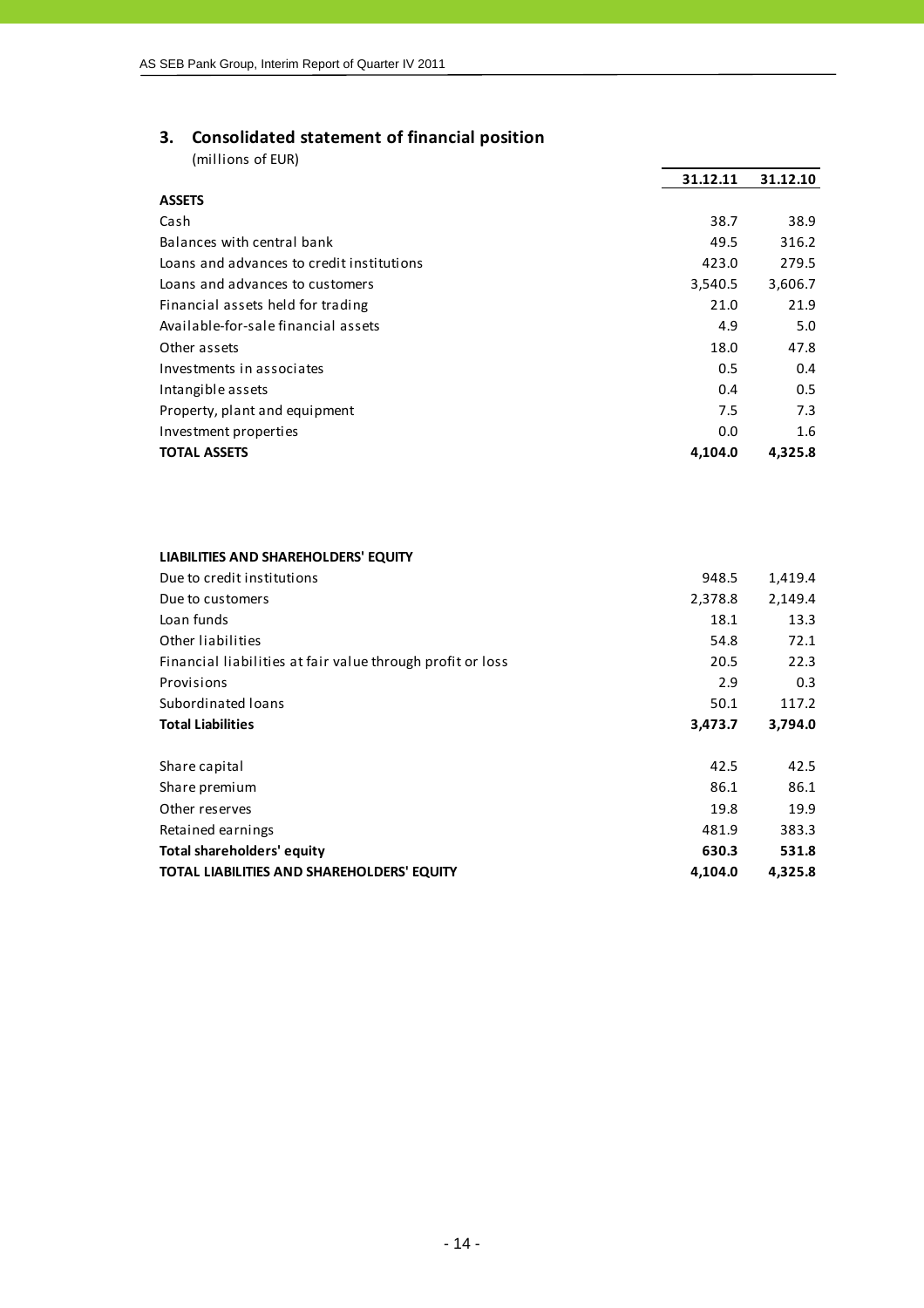## **4. Consolidated cash flow statement**

(millions of EUR)

|                                                                                 | 2011      | 2010      |
|---------------------------------------------------------------------------------|-----------|-----------|
|                                                                                 | 12 months | 12 months |
| I. Cash flows from operating activities                                         |           |           |
| Interest received                                                               | 128.9     | 126.4     |
| Interest paid                                                                   | $-41.8$   | $-53.3$   |
| Fee and commission received                                                     | 51.1      | 52.9      |
| Fee and commission paid                                                         | $-13.9$   | $-14.4$   |
| Net trading income and other operating income                                   | 4.3       | 79.1      |
| Personnel expenses and other operating expenses                                 | $-53.1$   | $-53.0$   |
| Revaluation adjustments                                                         | 0.0       | $-0.1$    |
| Cash flows from operating activities before changes in the operating assets     |           |           |
| and liabilities                                                                 | 75.5      | 137.6     |
| Changes in operating assets:                                                    |           |           |
| Loans and advances to credit institutions and mandatory reserve in central bank | $-322.1$  | 165.3     |
| Loans and advances to customers                                                 | 91.0      | 259.8     |
| Other assets                                                                    | 1.9       | 2.9       |
|                                                                                 |           |           |
| <b>Changes of operating liabilities:</b>                                        |           |           |
| Due to credit institutions                                                      | $-481.7$  | $-508.2$  |
| Due to customers                                                                | 228.7     | 118.8     |
| Loan funds                                                                      | 4.8       | 1.3       |
| Other liabilities                                                               | $-4.4$    | $-41.1$   |
| Cash flow from (used in) operating activities                                   | $-406.3$  | 136.4     |
| II. Cash flows from investing activities                                        |           |           |
| Net increase-/decrease+ of investment portfolio securities                      | $-0.3$    | 69.0      |
| Proceeds from sale and liquidation of associates and subsidiaries               | 0.4       | 0.2       |
| Purchase of investment properties, tangible and intangible assets               | $-3.4$    | $-3.2$    |
| Proceeds from sale of investment properties, tangible and intangible assets     | 1.9       | 1.9       |
| Cash flow from (used in) investing activities, continued operations             | $-1.4$    | 67.9      |
| Cash flow from (used in) investing activities, discontinued operations          | 0.0       | 3.3       |
|                                                                                 |           |           |
| III. Cash flows from financing activities<br>Repurchasing of debt securities    | 0.0       | $-0.5$    |
| Repayments of subordinated loans                                                | $-67.0$   | $-50.0$   |
| Cash used in financing activities                                               | $-67.0$   | $-50.5$   |
|                                                                                 |           |           |
| Net decrease/increase in cash and cash equivalents                              | $-474.7$  | 157.1     |
| Cash and cash equivalents at the beginning of period                            | 562.0     | 405.3     |
| Effect of exchange rate changes on cash and cash equivalents                    | 0.0       | $-0.4$    |
| Cash and cash equivalents at the end of period                                  | 87.3      | 562.0     |

| Cash and cash equivalents includes:                      | 31.12.11 | 31.12.10 |
|----------------------------------------------------------|----------|----------|
| Cash on hand                                             | 38.7     | 38.9     |
| Balances with the central bank without mandatory reserve | 0.0      | 272.8    |
| Liquid deposits in other credit institutions             | 47.4     | 248.9    |
| Trading portfolio                                        | 1.2      | 1.4      |
|                                                          | 87.3     | 562.0    |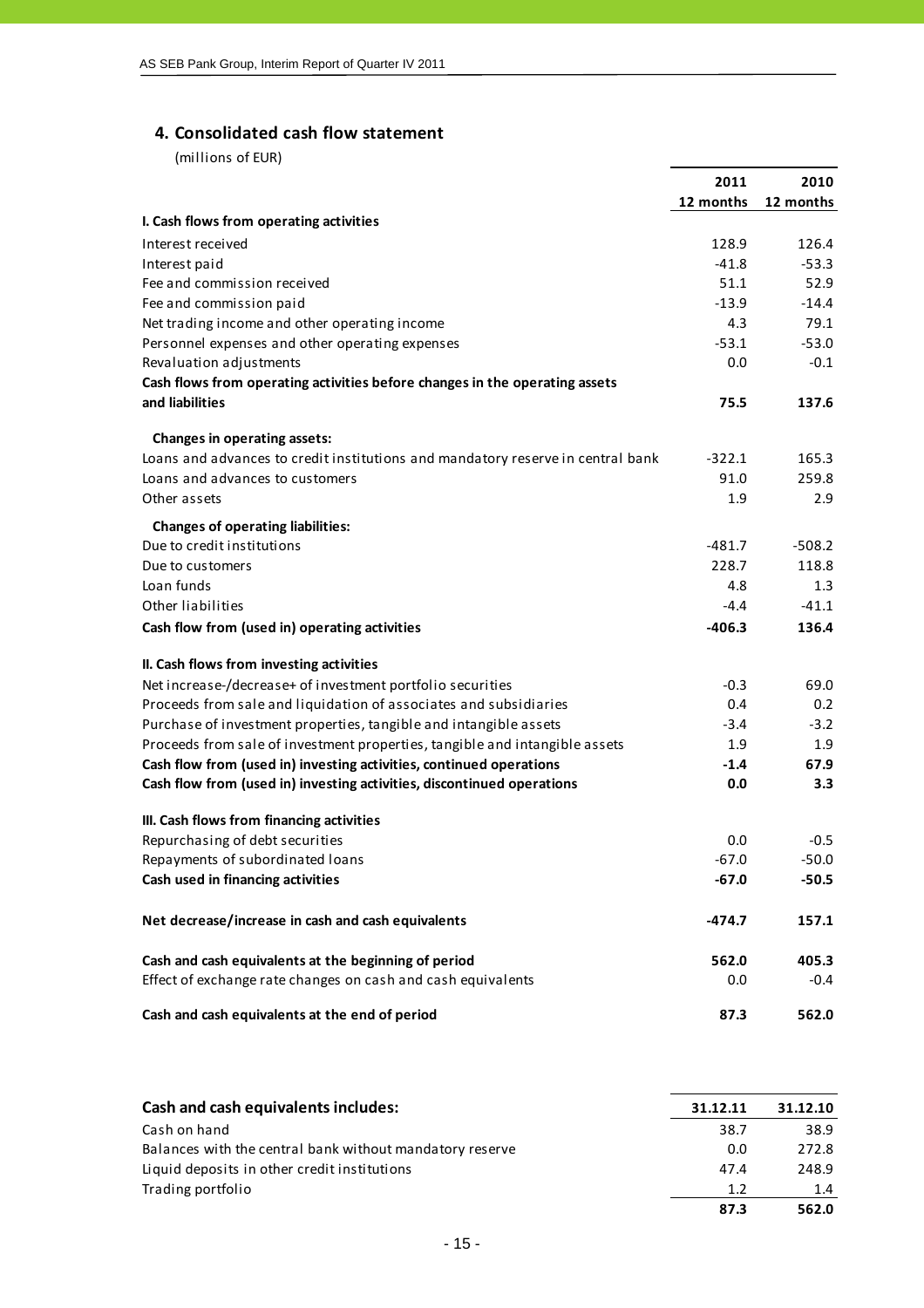# **5. Changes in consolidated shareholders' equity**

(millions of EUR)

|                                    |              |              |                 |                 | <b>Total</b>  |
|------------------------------------|--------------|--------------|-----------------|-----------------|---------------|
|                                    | <b>Share</b> | <b>Share</b> |                 | <b>Retained</b> | shareholders' |
|                                    | capital      | premium      | <b>Reserves</b> | profit          | equity        |
| Year beginning 01.01.2010          | 42.5         | 86.1         | 21.2            | 327.2           | 477.0         |
| Statutory reserve                  | 0.0          | 0.0          | $-1.2$          | 1.2             | 0.0           |
| Other                              | 0.0          | 0.0          | 0.0             | 0.3             | 0.3           |
| Net profit                         | 0.0          | 0.0          | 0.0             | 54.5            | 54.5          |
| Total comprehensive income         | 0.0          | 0.0          | 0.0             | 54.5            | 54.5          |
| <b>Final balance 31.12.2010</b>    | 42.5         | 86.1         | 20.0            | 383.2           | 531.8         |
|                                    |              |              |                 |                 |               |
| Year beginning 01.01.2011          | 42.5         | 86.1         | 20.0            | 383.2           | 531.8         |
| Statutory reserve                  | 0.0          | 0.0          | $-0.1$          | 0.1             | 0.0           |
| Other                              | 0.0          | 0.0          | 0.0             | 0.5             | 0.5           |
| Net profit                         | 0.0          | 0.0          | 0.0             | 98.1            | 98.1          |
| Other comprehensive expense:       |              |              |                 |                 |               |
| Net change in available-for-sale   |              |              |                 |                 |               |
| financial assets                   | 0.0          | 0.0          | $-0.1$          | 0.0             | $-0.1$        |
| Total other comprehensive expense  | 0.0          | 0.0          | $-0.1$          | 0.0             | $-0.1$        |
| Total comprehensive income/expense | 0.0          | 0.0          | $-0.1$          | 98.1            | 98.0          |
| <b>Final balance 31.12.2011</b>    | 42.5         | 86.1         | 19.8            | 481.9           | 630.3         |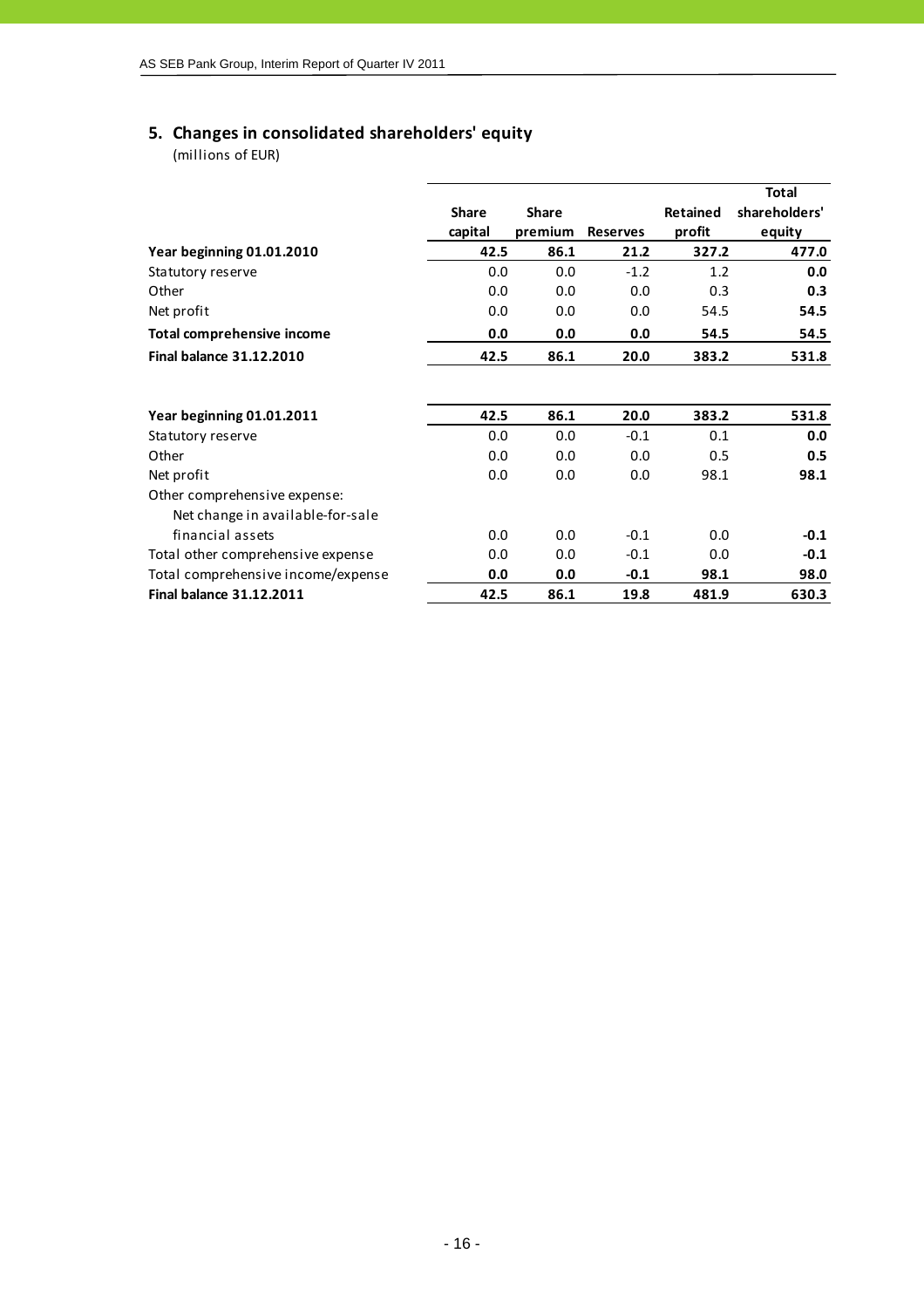## **6. Contingent assets and liabilities and commitments** (millions of EUR)

| 31.12.11                                                                                   | <b>Contract amount</b> |                    | <b>Balance value</b> |                    |  |
|--------------------------------------------------------------------------------------------|------------------------|--------------------|----------------------|--------------------|--|
|                                                                                            | <b>Assets</b>          | <b>Liabilities</b> | <b>Assets</b>        | <b>Liabilities</b> |  |
| 1. Irrevocable and revocable transactions                                                  | 7.2                    | 707.6              | 0.0                  | 0.0                |  |
| 1.1. Guarantees and other similar off-balance sheet<br>irrovocable liabilitieas and claims | 0.7                    | 244.7              | 0.0                  | 0.0                |  |
| incl. financial quarantees                                                                 | 0.0                    | 76.5               | 0.0                  | 0.0                |  |
| 1.2. Loan commitments                                                                      | 6.5                    | 362.9              | 0.0                  | 0.0                |  |
| 1.3. Other revocable transactions                                                          | 0.0                    | 100.0              | 0.0                  | 0.0                |  |
| 2. Derivatives                                                                             | 506.9                  | 505.9              | 19.8                 | 20.5               |  |
| 2.1. Currency related derivatives                                                          | 119.8                  | 119.5              | 1.3                  | 1.1                |  |
| 2.2. Interest related derivatives                                                          | 346.5                  | 346.4              | 17.3                 | 17.2               |  |
| 2.3. Equity related derivatives*                                                           | 40.6                   | 40.0               | 1.2                  | 2.2                |  |
|                                                                                            | 514.1                  | 1,213.5            | 19.8                 | 20.5               |  |

| 31.12.10                                            |               | <b>Contract amount</b> | <b>Balance value</b> |                    |  |
|-----------------------------------------------------|---------------|------------------------|----------------------|--------------------|--|
|                                                     | <b>Assets</b> | <b>Liabilities</b>     | <b>Assets</b>        | <b>Liabilities</b> |  |
| 1. Irrevocable transactions                         | 15.0          | 476.4                  | 0.0                  | 0.0                |  |
| 1.1. Guarantees and other similar off-balance sheet |               |                        |                      |                    |  |
| irrovocable liabilitieas and claims                 | 2.5           | 197.5                  | 0.0                  | 0.0                |  |
| incl. financial guarantees                          | 0.0           | 82.6                   | 0.0                  | 0.0                |  |
| 1.2. Loan commitments                               | 12.5          | 278.9                  | 0.0                  | 0.0                |  |
| 2. Derivatives                                      | 784.0         | 782.8                  | 20.5                 | 22.3               |  |
| 2.1. Currency related derivatives                   | 388.8         | 389.1                  | 1.7                  | 2.0                |  |
| 2.2. Interest related derivatives                   | 345.6         | 345.6                  | 15.2                 | 15.2               |  |
| 2.3. Equity related derivatives*                    | 49.6          | 48.1                   | 3.6                  | 5.1                |  |
|                                                     | 799.0         | 1,259.2                | 20.5                 | 22.3               |  |

\* Derivative transactions are executed to cover the client's position and the derivative risks are not taken to own portfolio. All risks arising from these transactions are fully mitigated with parent company. The equity option prices are calculated using for all input data (e.g. underlying prices or volumes) either independently sourced input (e.g. the underlying prices) or an independent price verification is performed on the next day to compare the values to independently sourced market data (e.g. for volumes).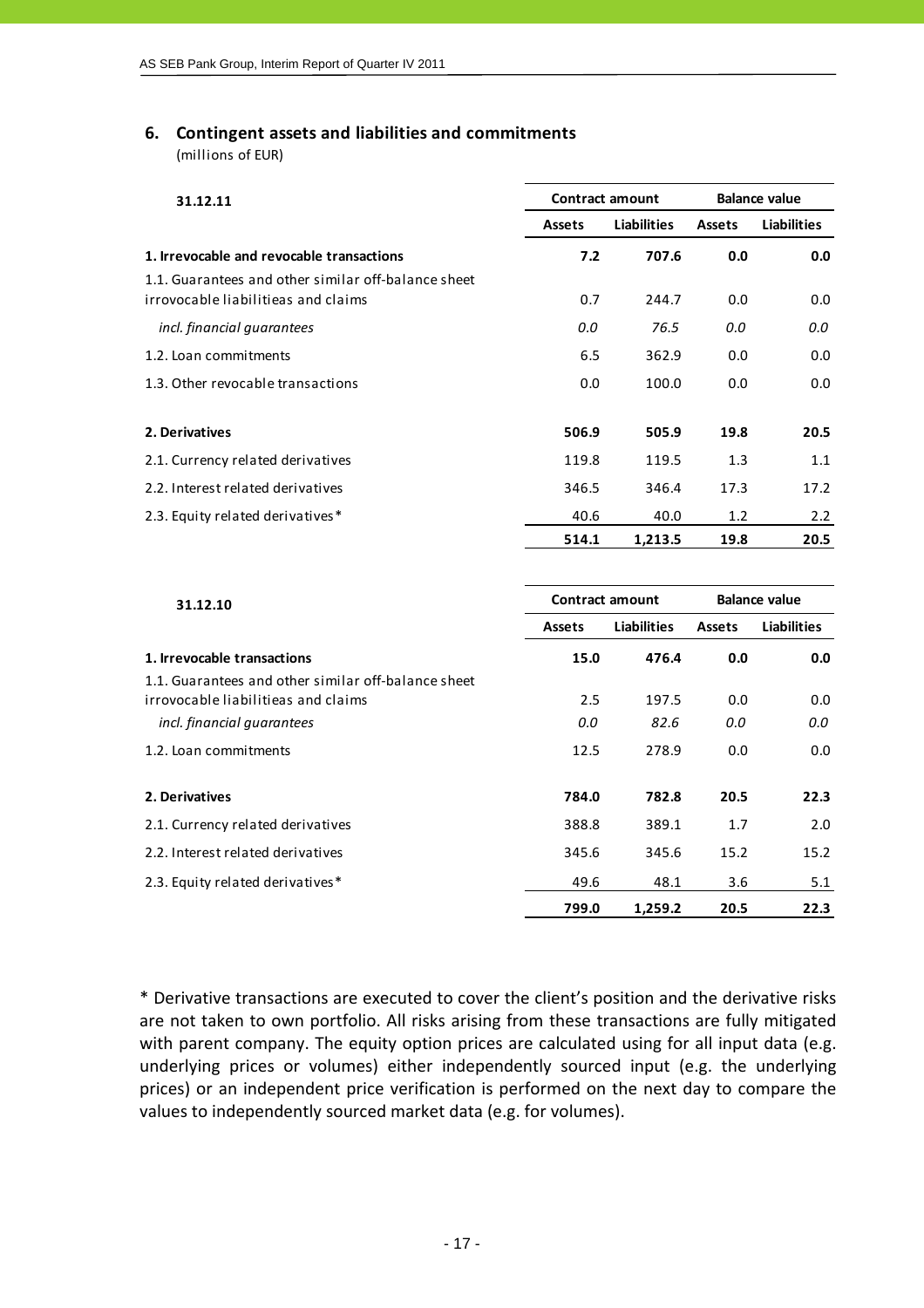## **Accounting principles**

The interim report of AS SEB Pank Group for Quarter IV 2011 has been prepared in conformity with International Accounting Standard IAS 34 "Interim Financial Reporting" and the disclosure requirements, established by Eesti Pank.

The accounting principles, used in the interim report of AS SEB Pank Group for Quarter IV 2011 are in conformity with the accounting principles used in the annual report for the year ended on 31 December 2010.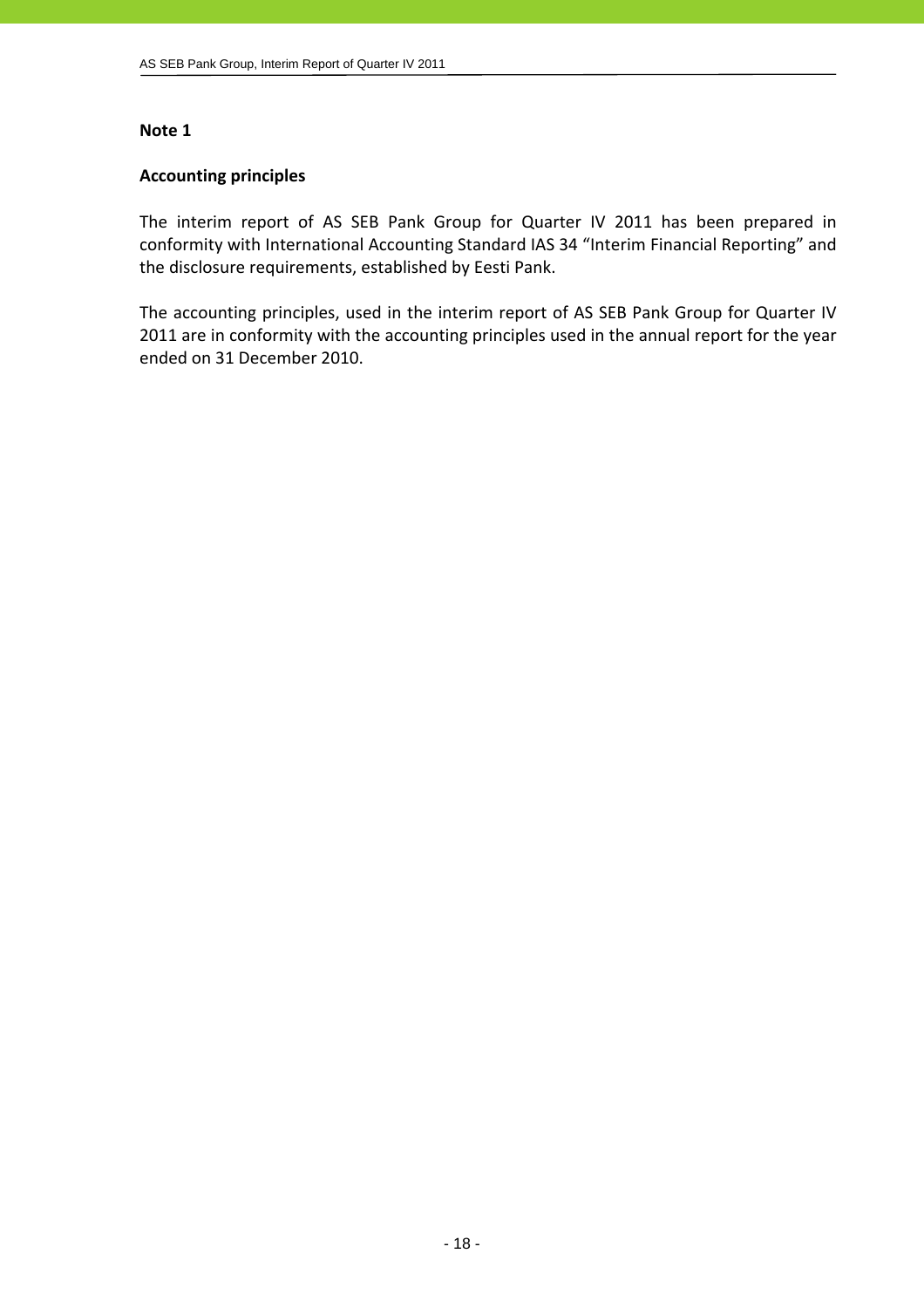#### **Interest and similar income**

| (millions of EUR)         | 2011      |      | 2010      |      |
|---------------------------|-----------|------|-----------|------|
|                           | 12 months | QIV  | 12 months | QIV  |
| Loans                     | 108.8     | 28.5 | 104.1     | 19.8 |
| Leasing                   | 16.9      | 4.3  | 18.5      | 11.0 |
| Deposits with other banks | 4.0       | 1.5  | 1.8       | 0.5  |
| Fixed income securities   | 0.1       | 0.0  | 0.1       | 0.0  |
|                           | 129.8     | 34.3 | 124.5     | 31.3 |

#### **Note 3**

#### **Interest expenses and similar charges** (millions of EUR) **2011 2010**

|                                | 12 months | QIV     | 12 months | QIV     |
|--------------------------------|-----------|---------|-----------|---------|
| Credit institutions            | $-22.9$   | $-5.9$  | $-29.4$   | -6.8    |
| Time and other saving deposits | $-10.9$   | $-3.3$  | $-13.9$   | $-2.4$  |
| Demand deposits                | $-5.0$    | $-1.4$  | $-3.0$    | $-0.7$  |
| Subordinated debts             | $-1.9$    | $-0.4$  | $-2.7$    | $-0.6$  |
| Loan funds                     | $-0.4$    | $-0.1$  | $-0.3$    | 0.0     |
|                                | $-41.1$   | $-11.1$ | $-49.3$   | $-10.5$ |

#### **Note 4**

#### **Fee and commission income**

| (millions of EUR)                             | 2011      |      | 2010      |      |
|-----------------------------------------------|-----------|------|-----------|------|
|                                               | 12 months | QIV  | 12 months | QIV  |
| Payment cards related commissions             | 19.6      | 5.0  | 19.3      | 5.1  |
| Securities market services *                  | 12.2      | 2.7  | 12.2      | 3.4  |
| Transaction fees                              | 5.5       | 1.5  | 7.4       | 1.9  |
| Credit contracts**                            | 4.0       | 0.9  | 3.9       | 0.9  |
| Non-life insurance brokerage fees             | 3.0       | 0.3  | 2.4       | 0.6  |
| Other settlement fees                         | 1.9       | 0.4  | 1.9       | 0.5  |
| Income from leasing agreements (full service) | 1.5       | 0.4  | 1.6       | 0.4  |
| Income from electronic channels               | 1.2       | 0.3  | 1.1       | 0.3  |
| Cash handling fees                            | 1.0       | 0.3  | 1.1       | 0.3  |
| Corporate Finance fees                        | 0.0       | 0.0  | 0.4       | 0.1  |
| Commodity futures fees                        | 0.1       | 0.0  | 0.1       | 0.1  |
| Other                                         | 1.1       | 0.2  | 1.5       | 0.3  |
|                                               | 51.1      | 12.0 | 52.9      | 13.9 |

\* Securities market services includes asset management fees of investment funds and securties portfolios, custody services, advisory fees and other with securities transactions related fees.

\*\* Credit contracts include loan, leasing, letter of credit and guarantee contracts, which are short‐term and do not constitute interest income, but are of administrative nature for arrangement or reorganisation of credits.

#### **Note 5**

#### **Fee and commission expense** (millions of EUR) **2011 2010 12 months QIV 12 months QIV** Payment cards related commissions **•**7.6 •2.1 **•**7.4 •2.0 Cash collecting fees  $-1.9$   $-0.4$   $-2.0$   $-0.7$ Expenses to leasing agreements (full service) **1.9 •** 1.9 **·** -0.5 **·** -1.2 **·** -0.3 **·** -0.3 Securities market services  $-1.2$   $-0.3$   $-1.2$   $-0.3$ Transaction fees **•** 1.1 **•** 1.1 **•** 1.1 **•** 1.1 **•** 1.1 **•** 1.1 **•** 1.1 **•** 1.1 **•** 1.1 **•** 1.1 **•** 1.1 **•** 1.1 **•** 1.1 **•** 1.1 **•** 1.1 **•** 1.1 **•** 1.1 **•** 1.1 **•** 1.1 **•** 1.1 **•** 1.1 **•** 1.1 **•** 1.1 **•** 1.1 **•** 1.1 **•** 1 Expenses of electronic channels **• 1.4 • 1.5 • 1.6 • 1.6 • 1.6 • 1.6 • 1.6 • 1.6 • 1.6 • 1.6 • 1.6 • 1.6 • 1.6 • 1.6 • 1.6 • • • 1.6 • • • • • •** Other ‐0.2 ‐0.1 ‐1.0 ‐0.3 **‐13.9 ‐3.6 ‐14.3 ‐3.9**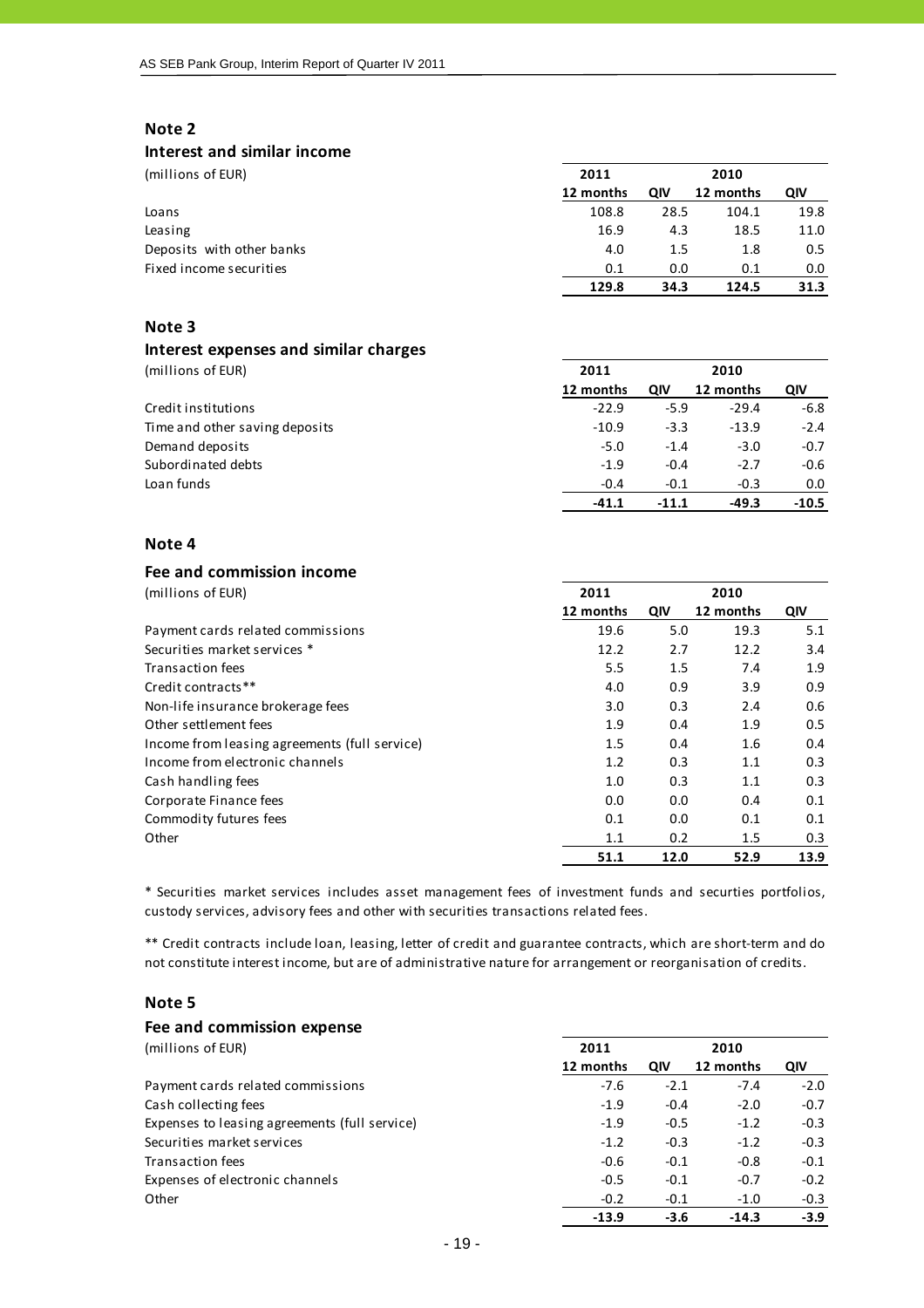#### **Impairment losses on loans and advances**

| (millions of EUR)                                  | 2011     | 2010   |           |         |
|----------------------------------------------------|----------|--------|-----------|---------|
|                                                    | 12 month | QIV    | 12 months | QIV     |
| <b>Impairment losses</b>                           | 27.5     | 0.8    | -8.9      | 16.6    |
| impairment losses of reporting period              | $-14.7$  | $-5.1$ | $-56.2$   | $-14.3$ |
| recoveries from write-offs                         | 0.2      | 0.1    | 0.2       | 0.1     |
| decreasing of impairment losses of previous period | 42.0     | 5.8    | 47.1      | 30.8    |
| Impairment losses for contingent liabilities       | $-2.7$   | 1.6    | $-0.2$    | 0.1     |
|                                                    | 24.8     | 2.4    | $-9.1$    | 16.7    |

## **Note 7**

#### **Allowances on loans and advances**

(millions of EUR)

|                                             | 31.12.11 | 31.12.10      |
|---------------------------------------------|----------|---------------|
| At the beginning of period (January, 1)     | 179.5    | 195.3         |
| Allowances of reporting period              | 14.7     | 55.7          |
| Decreasing of allowances of previous period | $-42.0$  | $-47.1$       |
| Loans and advances written off              | $-21.2$  | $-24.6$       |
| Exchange rate adjustments                   | 0.0      | 0.2           |
| At the end of period (December, 31)         | 131.0    | 179.5         |
|                                             |          |               |
| Recoveries from write-offs                  | 0.2      | $0.2^{\circ}$ |

#### **Note 8**

# **Loans and advances to customers by remaining maturity**

(millions of EUR)

|          | Less than 3-12 1-5 5-10 Over 10<br>3 months months | vears | vears | vears                                     | Total |
|----------|----------------------------------------------------|-------|-------|-------------------------------------------|-------|
| 31.12.11 |                                                    |       |       | 174.2 509.0 1,390.1 517.9 949.3 3,540.5   |       |
| 31.12.10 |                                                    |       |       | 207.6 387.6 1,465.5 542.8 1,003.2 3,606.7 |       |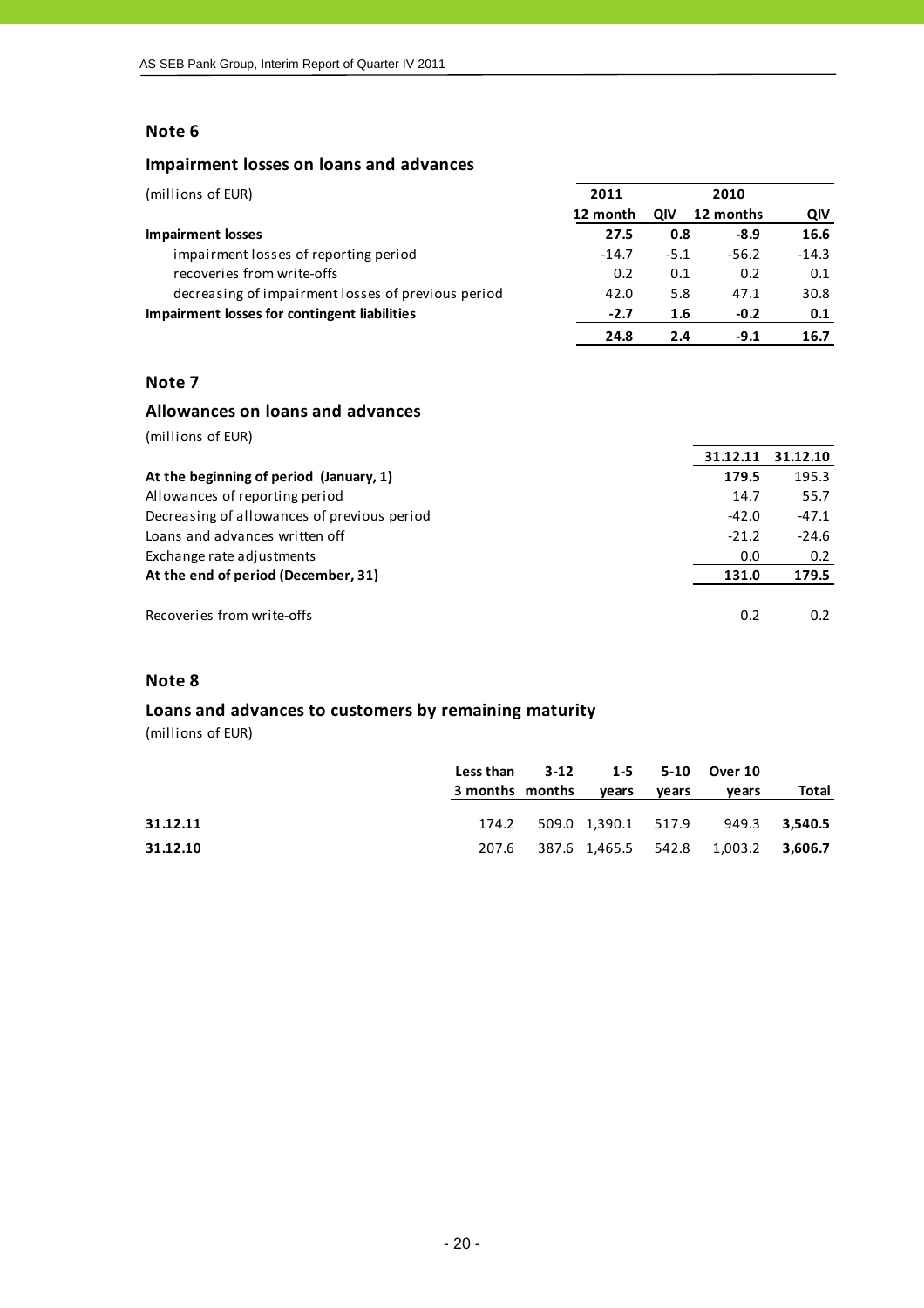#### **Geographic concentration of financial assets and liabilities**

(millions of EUR)

| 31.12.11             | Cash,<br>balances<br>with central<br>bank, loans<br>and<br>advances to<br>credit<br>institutions | Loans and<br>advances<br>to custo-<br>mers | Securi-<br>ties | Other<br>assets | Total<br>assets | Due to<br>credit<br>institu-<br>tions | Due to<br>custo-<br>mers | Other<br>liabilities | Total<br>liabilities | Contin-<br>gent<br>liabilities |
|----------------------|--------------------------------------------------------------------------------------------------|--------------------------------------------|-----------------|-----------------|-----------------|---------------------------------------|--------------------------|----------------------|----------------------|--------------------------------|
| Sweden               | 403.3                                                                                            | 1.6                                        | 3.1             | 0.3             | 408.3           | 862.8                                 | 9.8                      | 66.8                 | 939.4                | 1.3                            |
| Estonia              | 88.3                                                                                             | 3,496.8                                    | 22.1            | 19.8            | 3,627.0         | 24.6                                  | 2,088.8                  | 73.0                 | 2,186.4              | 695.4                          |
| United Kingdom       | 0.4                                                                                              | 2.2                                        | 0.3             | 0.0             | 2.9             | 6.9                                   | 17.8                     | 0.1                  | 24.8                 | 0.2                            |
| Russia               | 2.5                                                                                              | 0.4                                        | 0.0             | 0.0             | 2.9             | 0.4                                   | 17.2                     | 0.0                  | 17.6                 | 0.1                            |
| Germany              | 0.2                                                                                              | 0.2                                        | 0.0             | 0.0             | 0.4             | 33.2                                  | 2.3                      | 0.0                  | 35.5                 | 7.4                            |
| <b>United States</b> | 2.8                                                                                              | 0.8                                        | 0.5             | 0.0             | 4.1             | 0.2                                   | 51.9                     | 0.0                  | 52.1                 | 0.1                            |
| Canada               | 0.0                                                                                              | 0.0                                        | 0.0             | 0.0             | 0.0             | 0.0                                   | 0.8                      | 0.0                  | 0.8                  | 0.0                            |
| Japan                | 0.0                                                                                              | 0.0                                        | 0.0             | 0.0             | 0.0             | 0.0                                   | 0.4                      | 0.0                  | 0.4                  | 0.0                            |
| Finland              | 0.0                                                                                              | 19.2                                       | 0.0             | 0.5             | 19.7            | 0.0                                   | 8.1                      | 0.4                  | 8.5                  | 2.0                            |
| Latvia               | 5.2                                                                                              | 0.1                                        | 0.0             | 0.0             | 5.3             | 17.7                                  | 1.8                      | 0.0                  | 19.5                 | 0.0                            |
| Lithuania            | 1.5                                                                                              | 0.0                                        | 0.0             | 0.1             | 1.6             | 0.3                                   | 2.1                      | 0.0                  | 2.4                  | 0.0                            |
| Luxembourg           | 1.1                                                                                              | 0.0                                        | 0.0             | 0.4             | 1.5             | 0.1                                   | 0.0                      | 0.0                  | 0.1                  | 0.0                            |
| Netherlands          | 0.0                                                                                              | 0.5                                        | 0.0             | 0.0             | 0.5             | 0.0                                   | 1.3                      | 0.0                  | 1.3                  | 0.0                            |
| Other Western Europe | 5.1                                                                                              | 18.1                                       | 0.0             | 0.1             | 23.3            | 2.2                                   | 14.8                     | 0.0                  | 17.0                 | 1.1                            |
| Other Eastern Europe | 0.7                                                                                              | 0.0                                        | 0.2             | 0.0             | 0.9             | 0.0                                   | 1.9                      | 0.0                  | 1.9                  | 0.0                            |
| Other countries      | 0.1                                                                                              | 0.6                                        | 0.2             | 4.7             | 5.6             | 0.1                                   | 159.8                    | 6.1                  | 166.0                | 0.0                            |
|                      | 511.2                                                                                            | 3,540.5                                    | 26.4            | 25.9            | 4,104.0         | 948.5                                 | 2,378.8                  | 146.4                | 3,473.7              | 707.6                          |
|                      |                                                                                                  |                                            |                 |                 |                 |                                       |                          |                      |                      |                                |

| 31.12.10             | Cash,<br>balances<br>with central<br>bank, loans<br>and | Loans and |         |        |         | Due to   |         |             |             |             |
|----------------------|---------------------------------------------------------|-----------|---------|--------|---------|----------|---------|-------------|-------------|-------------|
|                      | advances to                                             | advances  |         |        |         | credit   | Due to  |             |             | Contin-     |
|                      | credit                                                  | to custo- | Securi- | Other  | Total   | institu- | custo-  | Other       | Total       | gent        |
|                      | institutions                                            | mers      | ties    | assets | assets  | tions    | mers    | liabilities | liabilities | liabilities |
| Sweden               | 258.5                                                   | 2.2       | 5.6     | 0.3    | 266.6   | 1,324.0  | 9.6     | 132.2       | 1,465.8     | 1.2         |
| Estonia              | 355.2                                                   | 3,568.9   | 21.2    | 47.9   | 3,993.2 | 14.6     | 1,891.0 | 88.3        | 1,993.9     | 465.5       |
| United Kingdom       | 0.6                                                     | 1.9       | 0.2     | 0.0    | 2.7     | 1.4      | 28.3    | 0.1         | 29.8        | 0.3         |
| Russia               | 0.8                                                     | 0.5       | 0.0     | 0.0    | 1.3     | 0.9      | 15.7    | 0.0         | 16.6        | 0.1         |
| Germany              | 0.3                                                     | 2.2       | 0.0     | 0.0    | 2.5     | 69.9     | 3.5     | 0.0         | 73.4        | 5.5         |
| <b>United States</b> | 0.5                                                     | 0.9       | 0.3     | 0.2    | 1.9     | 0.1      | 24.9    | 0.0         | 25.0        | 0.1         |
| Canada               | 0.0                                                     | 0.0       | 0.0     | 0.0    | 0.0     | 0.0      | 0.7     | 0.1         | 0.8         | 0.0         |
| Japan                | 0.0                                                     | 0.0       | 0.0     | 0.0    | 0.0     | 0.0      | 0.2     | 0.0         | 0.2         | 0.0         |
| Finland              | 0.2                                                     | 18.6      | 0.0     | 0.0    | 18.8    | 0.0      | 8.5     | 0.0         | 8.5         | 2.1         |
| Latvia               | 7.0                                                     | 0.1       | 0.0     | 0.0    | 7.1     | 2.4      | 2.4     | 0.0         | 4.8         | 0.0         |
| Lithuania            | 3.3                                                     | 0.0       | 0.0     | 0.0    | 3.3     | 2.1      | 1.6     | 0.0         | 3.7         | 0.0         |
| Luxembourg           | 1.8                                                     | 0.0       | 0.0     | 0.5    | 2.3     | 0.0      | 0.0     | 0.0         | 0.0         | 0.0         |
| Netherlands          | 0.0                                                     | 0.6       | 0.0     | 0.0    | 0.6     | 0.0      | 0.2     | 0.0         | 0.2         | 0.0         |
| Other Western Europe | 5.3                                                     | 10.1      | 0.0     | 0.0    | 15.4    | 3.9      | 23.7    | 0.0         | 27.6        | 1.6         |
| Other Eastern Europe | 1.1                                                     | 0.0       | 0.0     | 0.0    | 1.1     | 0.0      | 1.6     | 0.0         | 1.6         | 0.0         |
| Other countries      | 0.0                                                     | 0.7       | 0.0     | 8.3    | 9.0     | 0.1      | 137.5   | 4.5         | 142.1       | 0.0         |
|                      | 634.6                                                   | 3,606.7   | 27.3    | 57.2   | 4,325.8 | 1,419.4  | 2,149.4 | 225.2       | 3,794.0     | 476.4       |

Contingent liabilities include here guarantees and pledges, loan commitments, revocable transactions, stand‐by loans, other revocable transactions and are presented in contract amount of contingent liabilities. Securities include here financial assets held for trading, financial assets designated at fair value through profit or loss, available‐for‐sale financial assets, investments in associates.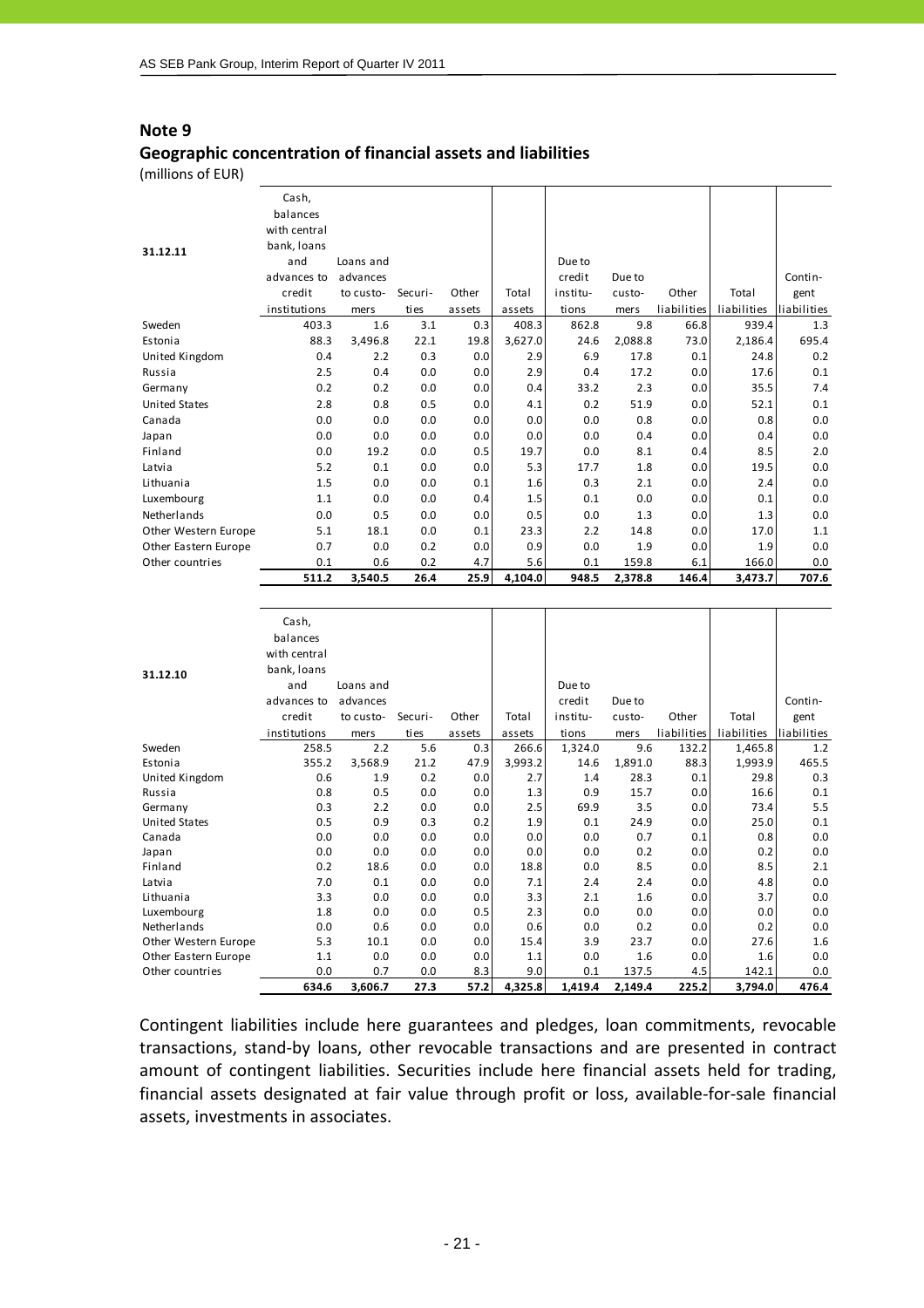#### **Concentration of financial assets and liabilities by industry sector** (millions of EUR)

**In the statement of financial position 31.12.11 Cash and loans to central bank, credit institutions and customers Securities Contingent liabilities** Real estate 629.1 0.1 20.5 Finance 3.9 15.4 **15.4** 15.4 **15.4** 15.4 **15.4** 15.4 Industry 259.6 1.0 154.4 Trading 198.7 0.0 88.4 Energy, gas and steam plants and the metal control of the steam of the 116.6 and 140.4 Agriculture, fishing, forestry 109.3 0.0 12.7 Transport 108.5 0.0 80.0 Government and state defence example and state defence the state of the state of the state of the state of the  $106.9$  and  $21.1$ Information and telecommunication 53.2 0.7 7.7 Hotels, restaurants 46.8 0.0 0.7 Health services, social work and the services of the services of the services of the services of the services of  $7.1$ Administration and assistance 44.5 0.0 7.6 Construction 43.2 0.0 63.2  $\frac{1}{23.0}$  and  $\frac{1}{23.0}$  0.0 6.3 Art, show business, leisure 15.5 0.0 0.6 Water supply, canalisation, waste management 12.9 0.0 4.4 Professional, science and technical work 6 0.0 3.6  $\mu$  Mining 2.6 0.0 0.2 Other government and social services and the control of the control of the control of the control of the control of the control of the control of the control of the control of the control of the control of the control of t Individuals 1,819.2 0.0 66.2 Derivatives 0.0 19.7 0.0 Allowances -131.0 - -**4,051.7 26.4 707.6**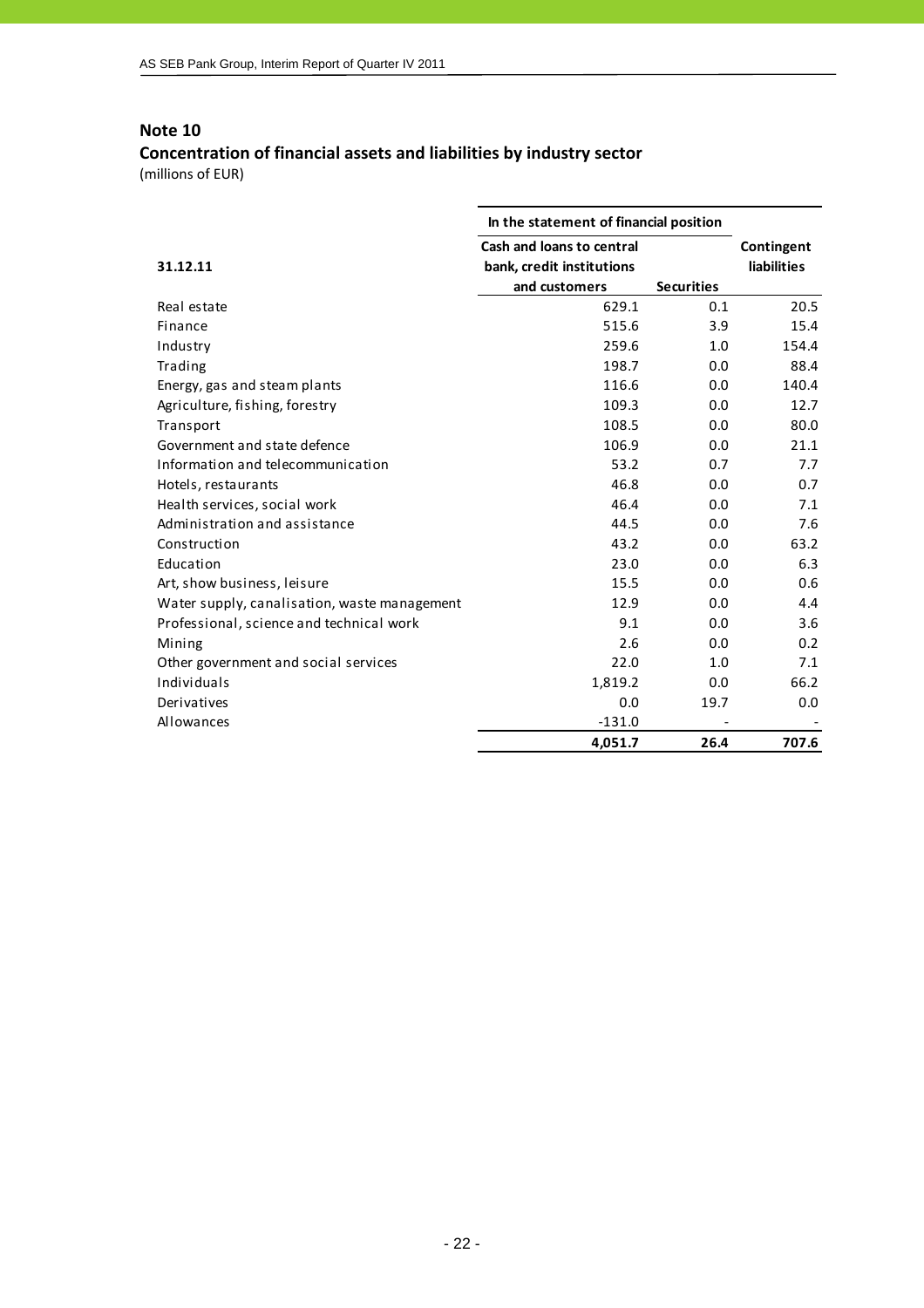|                                              | In the statement of financial position |                   |                    |
|----------------------------------------------|----------------------------------------|-------------------|--------------------|
|                                              | Cash and loans to central              |                   | Contingent         |
| 31.12.10                                     | bank, credit institutions              |                   | <b>liabilities</b> |
|                                              | and customers                          | <b>Securities</b> |                    |
| Real estate                                  | 671.8                                  | 0.1               | 6.7                |
| Finance                                      | 639.7                                  | 4.0               | 16.6               |
| Industry                                     | 284.4                                  | 1.4               | 109.0              |
| Trading                                      | 170.9                                  | 0.0               | 68.2               |
| Energy, gas and steam plants                 | 147.7                                  | 0.0               | 27.3               |
| Transport                                    | 112.5                                  | 0.0               | 43.1               |
| Government and state defence                 | 106.7                                  | 0.0               | 20.3               |
| Agriculture, fishing, forestry               | 91.0                                   | 0.0               | 7.3                |
| Hotels, restaurants                          | 54.2                                   | 0.0               | 0.3                |
| Construction                                 | 50.6                                   | 0.0               | 54.4               |
| Health services, social work                 | 47.8                                   | 0.0               | 7.6                |
| Administration and assistance                | 37.0                                   | 0.0               | 6.0                |
| Information and telecommunication            | 28.3                                   | 0.4               | 25.0               |
| Art, show business, leisure                  | 28.1                                   | 0.0               | 1.7                |
| Education                                    | 26.5                                   | 0.0               | 5.0                |
| Water supply, canalisation, waste management | 15.9                                   | 0.0               | 2.0                |
| Professional, science and technical work     | 13.1                                   | 0.0               | 5.6                |
| Mining                                       | 2.6                                    | 0.0               | 0.3                |
| Other government and social services         | 23.0                                   | 1.0               | 3.7                |
| Individuals                                  | 1,869.0                                | 0.0               | 66.3               |
| Derivatives                                  | 0.0                                    | 20.4              | 0.0                |
| Allowances                                   | $-179.5$                               |                   |                    |
|                                              | 4,241.3                                | 27.3              | 476.4              |

## **Note 11 Discontinued operations**

On January 28, 2010 AS SEB Pank sold 100% shares in AS SEB Elu‐ ja Pensionikindlustus according to the Management Board resolution from December 2009. Purchaser was SEB Trygg Liv Holding AB, a company, which belongs to the Skandinaviska Enskilda Banken AB (publ) Group.

On February 26, 2010 AS SEB Pank sold 100% ownership in OÜ Estectus according to the Management Board resolution from December 2009. Purchaser was Warehold B.V., a company, which located in Holland (later renamed to Baltectus B.V.) and belongs to the Skandinaviska Enskilda Banken AB (publ) Group.

Net gain from sales of discontinued operations was 3.3 EUR mio.